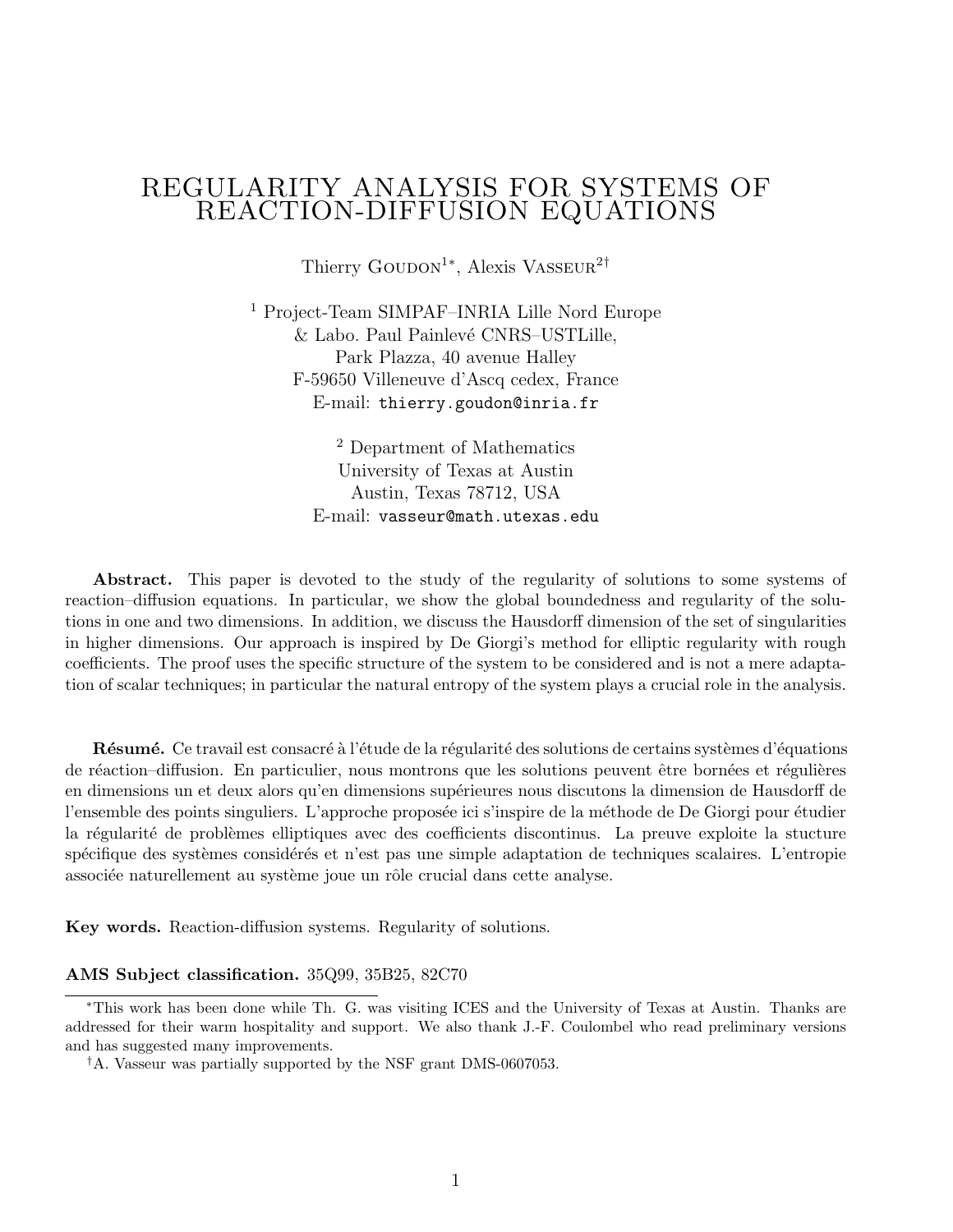### 1 Introduction

This paper is devoted to the analysis of the following system of reaction-diffusion equations

$$
\partial_t a_i - \nabla \cdot (D_i \nabla a_i) = Q_i(a), \qquad i \in \{1, ..., p\},
$$
  
\n
$$
Q_i(a) = (\mu_i - \nu_i) \left( k_f \prod_{j=1}^p a_j^{\nu_j} - k_b \prod_{j=1}^p a_j^{\mu_j} \right),
$$
  
\n
$$
a_{i \mid t=0} = a_i^0.
$$
\n(1.1)

The equation holds for  $t \geq 0$  and the space variable x lies in  $\Omega$  where

- either  $\Omega = \mathbb{R}^N$ ,

- or  $\Omega \subset \mathbb{R}^N$  is a bounded domain with smooth boundary and the system is completed by imposing the Neumann boundary condition

$$
D_i \nabla a_i \cdot \nu(x)_{|\partial\Omega} = 0,
$$

where  $\nu(x)$  stands for the outer normal vector at  $x \in \partial\Omega$ .

Throughout the paper, the symbol  $\nabla$  denotes the gradient operator with respect to the space variable x only. The matrices  $D_i(x)$  are required to satisfy

$$
D_i \in (L^{\infty}(\Omega))^{N \times N},
$$
  
\n
$$
D_i(x)\xi \cdot \xi \ge \alpha |\xi|^2, \qquad \alpha > 0 \qquad \text{for any } \xi \in \mathbb{R}^N, \ x \in \Omega.
$$
 (1.2)

Let us comment this assumption:

- the analysis below is interesting when there are different diffusion matrices: assuming  $D_i = D$ , a common value, makes the problem easier;

- there is no regularity assumption on the coefficients;

- the standard uniform coercivity condition is assumed. The case of degenerate coefficients leads to specific difficulties which are beyond the scope of this paper.

Such a system is intended to describe e.g. the evolution of a chemical solution: the unknown  $a_i$  stands for the density of the species labelled by  $i \in \{1, \ldots, p\}$  within the solution. The right hand side of (1.1) follows from the mass action principle applied to the reversible reaction

$$
\sum_{i=1}^p \nu_i A_i \leftrightarrow \sum_{i=1}^p \mu_i A_i,
$$

where the  $\mu_i$  and  $\nu_i$ 's — the so-called stoichiometric coefficients — are integers. The (positive) coefficients  $k_f$  and  $k_b$  are the rates corresponding to the forward and backward reactions, respectively. According to the physical interpretation, the unknowns are implicitly non-negative quantities:  $a_i \geq 0$ . In fact, this property holds thanks to the structure of the system. Indeed, (1.1) can be written

$$
\partial_t a_i - \nabla \cdot (D_i \nabla a_i) + L_i(a) a_i = G_i(a) \tag{1.3}
$$

where the nonlinear functions  $G_i$  and  $L_i$  have the property: if the components  $a_k$  of a are non-negative then  $G_i(a) \geq 0$  and  $L_i(a) \geq 0$ . Hence preservation of non-negativity, when starting from a non-negative initial data, can be considered among the a priori estimates of the problem (see appendix for more details). The main ingredients of our analysis rely on the following properties: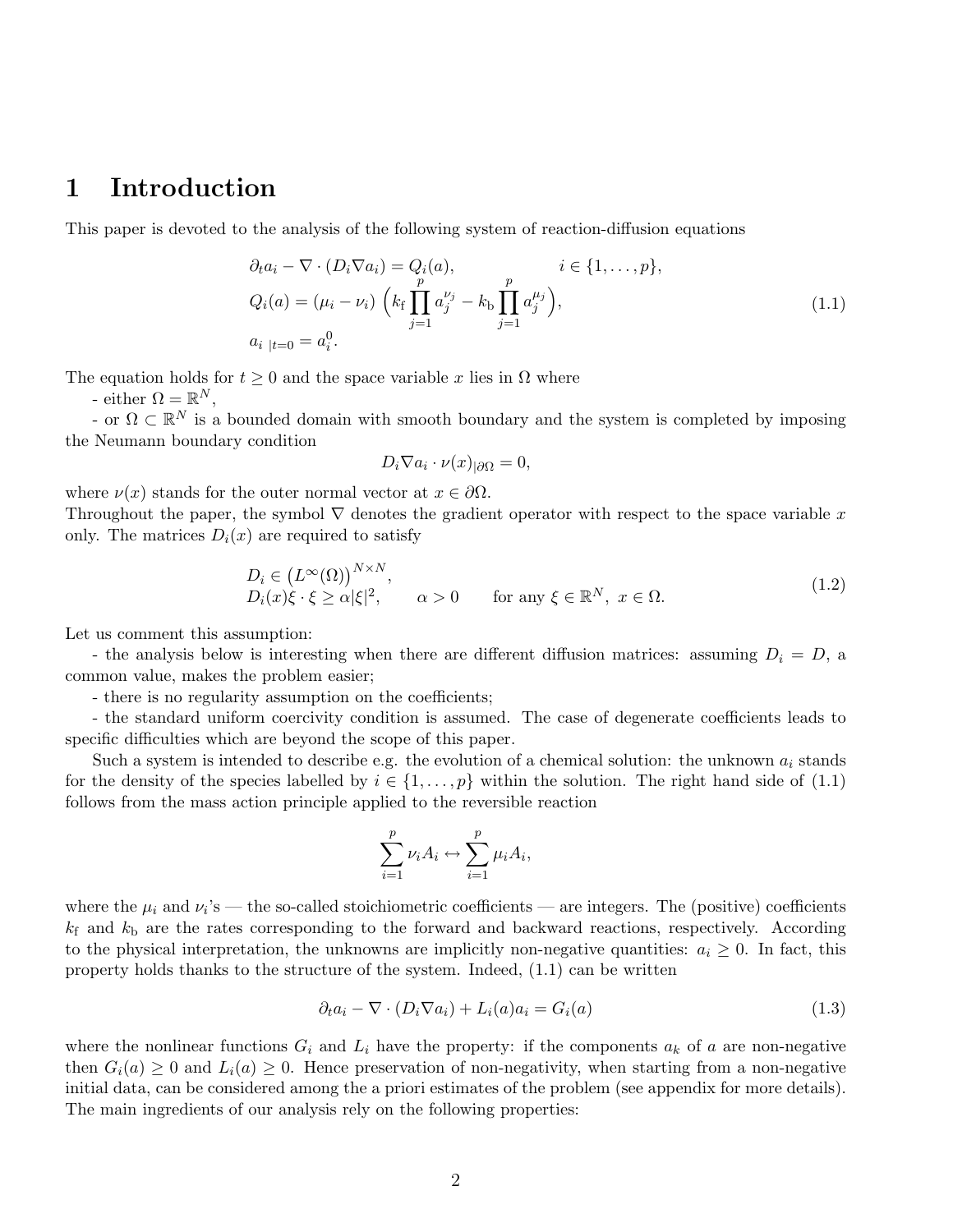• The mass is conserved. The stoichiometric coefficients satisfy

There exists 
$$
(m_1, ..., m_p) \in \mathbb{N}^p
$$
,  $m_i \neq 0$ , such that\n
$$
\sum_{i=1}^p m_i \mu_i = \sum_{i=1}^p m_i \nu_i.
$$
\n(1.4)

It implies the mass conservation

$$
\frac{\mathrm{d}}{\mathrm{d}t} \sum_{i=1}^{p} \int_{\Omega} m_i \ a_i \, \mathrm{d}x = 0.
$$

• The entropy is dissipated. We set  $K = k_{\rm b}/k_{\rm f}$ , then

$$
\sum_{i=1}^{p} Q_i(a) \ln(a_i/K^{1/(p(\mu_i - \nu_i))}) = -k_f \Big( \prod_{i=1}^{p} a_i^{\mu_i} - K \prod_{i=1}^{p} a_i^{\nu_i} \Big) \ln \left( \frac{\prod_{i=1}^{p} a_i^{\mu_i}}{K \prod_{i=1}^{p} a_i^{\nu_i}} \right) \le 0. \tag{1.5}
$$

In order to simplify the notations, and without loss of generality, we restrict ourselves to the case

$$
m_i = 1, \qquad k_f = 1 = k_b.
$$

A crucial role will be played by the quantity

$$
\overline{\mu} = \sum_{i=1}^p \mu_i = \sum_{i=1}^p \nu_i,
$$

where the coefficients  $\mu_i$  and  $\nu_i$  are still integers.

In our study of such systems restrictions on the space dimension N and the parameter  $\bar{\mu}$  appear. One of the most interesting situations we are able to deal with is the following example corresponding to 4 species subject to the reactions  $A_1 + A_3 \leftrightarrow A_2 + A_4.$ 

It leads to

$$
Q_i(a) = (-1)^{i+1} (a_2 a_4 - a_1 a_3).
$$
\n(1.6)

We refer for a thorough introduction to the modeling issues and mathematical properties of such reaction diffusion systems to  $\left[11, 13, 14, 19, 20, 21, 23, 28, 31\right]$ . Information can also be found in the survey  $\left[6\right]$ with connection to coagulation-fragmentation models and in [24] for applications in biology. Let us also mention that (1.1) can be derived through hydrodynamic scaling from kinetic models, see [2].

In this contribution we are interested in the derivation of new  $L^{\infty}$  estimates and we investigate the regularity of the solutions of (1.1). Quite surprisingly, the question of global boundedness becomes trivial when the diffusion coefficients vanish. Indeed, consider  $D_i = 0$ , and a bounded initial value. The property (1.4) implies that for each x fixed, the total mass  $\sum_{i=1}^{p} m_i a_i(t, x)$  is time independent. Then, the nonnegativity of the  $a_i$ 's implies that each  $a_i$  is uniformly bounded. Conversely, certain reaction diffusion systems might exhibit blow up phenomena, see e.g. [22, 26], as it is also well known when considering nonlinear heat equations [15, 35]. Therefore global well-posedness and discussion of smoothing effects that is gain of regularity of the solution compared to the initial data  $-$  is an issue.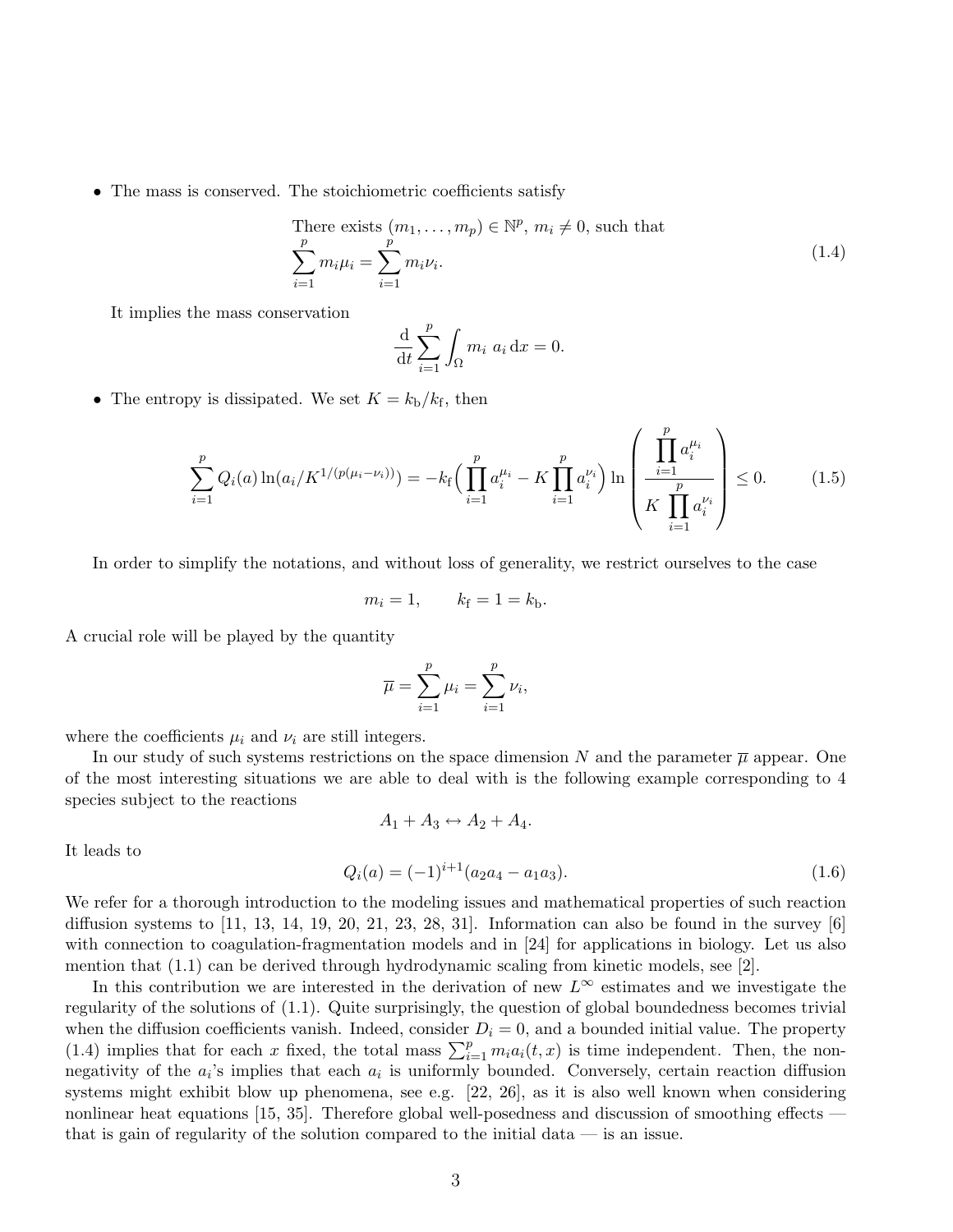Standard techniques can indeed be applied to show the existence of a smooth solution of (1.1) locally in time, with, say, initial data in  $L^1 \cap L^\infty(\Omega)$ . We sketch in the appendix the basic argument that proves the local existence of a smooth non negative solution. The challenging question consists in extending the result on arbitrarily large time intervals. Roughly speaking, this is due to a lack of estimates since the only natural bounds are provided by the mass conservation (1.4) and the entropy dissipation (1.5). In particular, the mass conservation only provides an estimate of the solution in  $L<sup>1</sup>$  which is not enough for the right hand side  $Q_i(a)$  to make sense as a distribution! However, by using the tricky techniques introduced in [25, 26], it has been shown recently in [10] that the solutions of (1.1) in the quadratic case (1.6) are a priori bounded in  $L^2((0,T)\times\Omega)$  so that the nonlinear reaction term makes sense at least in  $L^1$ . This non trivial estimate can be obtained by exploiting the entropy dissipation and the non degeneracy of the diffusion coefficients. In [10], using also the arguments introduced in [25], it allows to establish the global existence of weak solutions of  $(1.1)$ ,  $(1.6)$ . Dealing with higher order nonlinearities or degenerate coefficients the difficulty might lead to introduce a suitable notion of renormalized solutions, see [10] again. We also mention the recent work [27] where the quadratic system is analyzed with diffusion acting only in one direction. The dissipation property (1.5) is also the basis for studying the asymptotic trend to equilibrium [8, 9] in the spirit of the entropy/entropy dissipation techniques which are presented e.g. in [34] (we refer also to [1] for further investigation of the large time behavior of nonlinear evolution systems using the entropy dissipation).

Our approach is inspired by De Giorgi's methods for studying the regularity of solution of diffusion equations without requiring the regularity of the coefficients, see [7]. The crucial step consists in establishing a  $L^{\infty}$  estimate on the solution. Regularity of the solution follows in a classical way (see appendix). This approach has been used in [33] to obtain an alternative proof to the regularity results for the Navier-Stokes equation [4, 17] and it also shares some features with the strategy introduced in [29, 30]. It has also been applied to study convection-diffusion equations [18] and regularity for the quasi-geostrophic equation [5]. Here, it is worth pointing out that the proof utilizes strongly the structure of the whole system and the argument is not a mere refinement of a scalar approach. As we shall see however, restrictions appear between the space dimension  $N$  and the degree of nonlinearity of the reaction term measured by means of  $\overline{\mu}$ . For this reason, the L<sup>∞</sup> estimates can be proved in two dimension for the quadratic operator (1.6) or in one dimension considering cubic terms.

**Theorem 1.1** We consider the quadratic operator (1.6) (or assume  $\overline{\mu} = 2$ ). Let  $N = 2$  and suppose that the diffusion coefficients fulfill (1.2). Let  $a_i^0 \geq 0$  satisfy

$$
\sum_{i=1}^{4} \int_{\Omega} a_i^0 \left( 1 + |x| + |\ln(a_i^0)| \right) dx = M_0 < \infty. \tag{1.7}
$$

Then, (1.1) admits a global solution such that for any  $0 < T \leq T^* < \infty$ ,  $a_i$  belongs to  $L^{\infty}((T, T^*) \times \Omega)$ .

**Theorem 1.2** Let  $N = 1$  with  $\overline{\mu} \leq 3$  and suppose that the diffusion coefficients fulfill (1.2). Let  $a_i^0 \geq 0$ satisfy (1.7). Then, (1.1) admits a global solution such that for any  $0 < T \leq T^* < \infty$ ,  $a_i$  belongs to  $L^{\infty}((T, T^{\star}) \times \Omega).$ 

We point out that these statements do not require any regularity property on the diffusion coefficients  $D_i$  which are only supposed to be bounded. As a byproduct, by using the new bound, a direct bootstrap argument shows the global regularity of the solution (see appendix).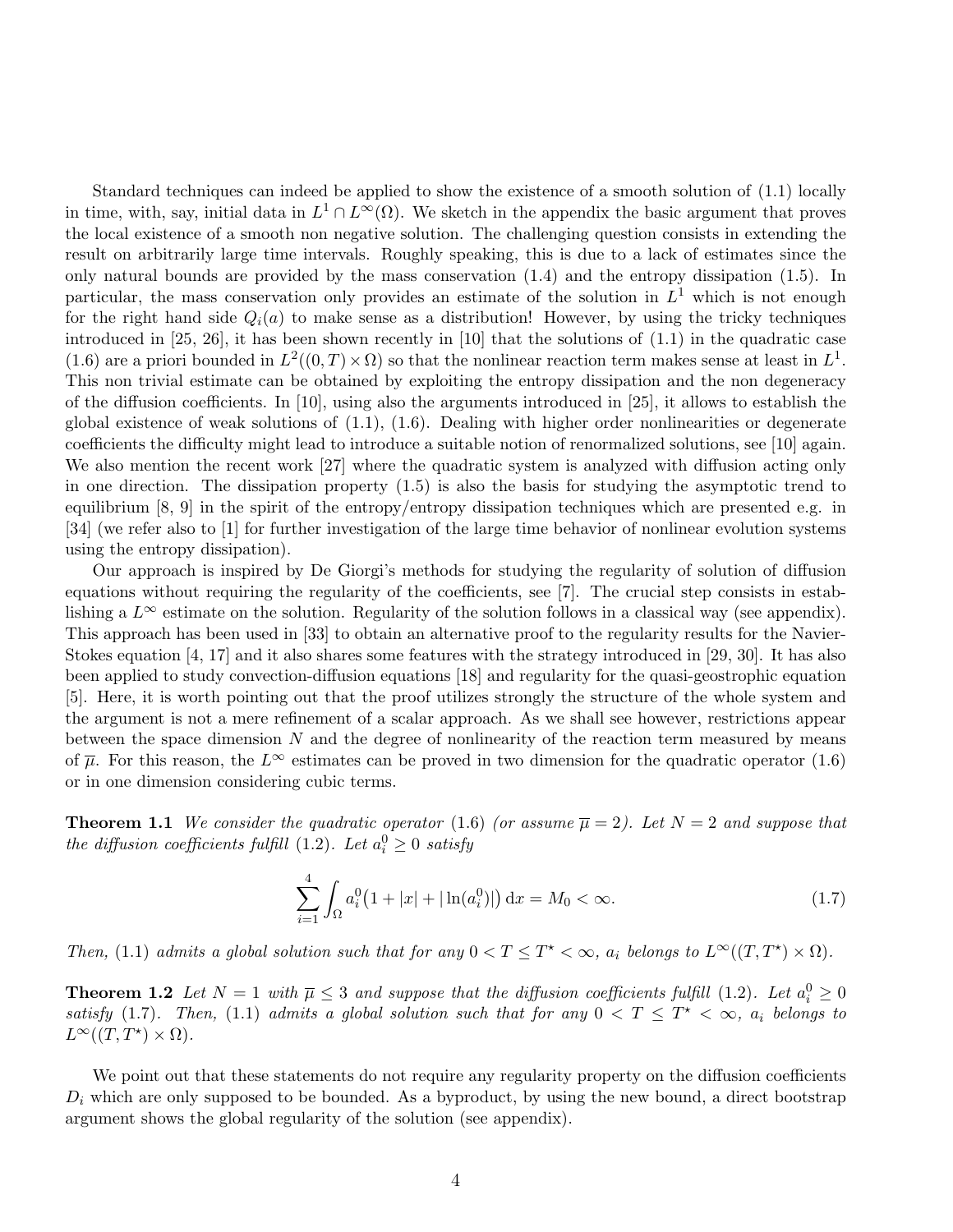**Corollary 1.1** Let the assumptions of Theorem 1.1 or 1.2 be fulfilled. Suppose moreover that the  $D_i$ 's belong to  $C^k(\Omega)$  with bounded derivatives up to order k. Then, for any  $0 < T \leq T^* < \infty$ , the solution belongs to  $L^{\infty}(T, T^*; C^k(\Omega))$ . Accordingly for  $C^{\infty}$  coefficients with bounded derivatives, the solution is  $C^{\infty}$ on  $(T, T^*) \times \Omega$ .

Such statements could be helpful for investigating the large time behavior: they can be the starting point to apply the strategy developed in [8, 9] and then this would lead to the proof of the convergence to the equilibrium state for large time, with an exponential rate. We do not discuss further this issue which requires a sharp estimate of the bound with respect to the final time  $T^*$ . Instead, we consider the case of higher dimensions: the same method provides information on the Hausdorff dimension (definitions are recalled in Section 4) of the set of the singular points of the solutions.

**Theorem 1.3** Let  $N \geq 3$  and  $\overline{\mu} = 2$ . We suppose that the coefficients  $D_i$  are constant with respect to  $x \in \Omega$ . Let  $a_i^0 \geq 0$  satisfy (1.7). We consider a solution of (1.1) on  $(0,T) \times \Omega$ . We call a singular point, any point  $(t, x)$  having a neighborhood on which one of the function  $a_i$  is not  $C^{\infty}$ . Then, the Hausdorff dimension of the set of singular points of the solution a does not exceed  $(N^2-4)/N$ .

In the next section, we briefly recall the fundamental estimate that follows from (1.5). This bound is used in Section 3 where we adapt De Giorgi's approach to the system (1.1). Section 4 is devoted to the estimate of the Hausdorff dimension of the set of singularities in higher space dimensions.

### 2 Entropy dissipation

In the following Sections, we adopt the viewpoint of discussing a priori estimates formally satisfied by the solutions of (1.1). As usual the derivation of such estimates relies on various manipulations such as integrations by parts, permutations of integrals and so on. Of course, such formulae apply to the smooth solutions of the problem that can be shown to exist on a small enough time interval by using classical reasoning for nonlinear parabolic equations (see the appendix). Moreover, these estimates also apply to solutions of suitable approximations of the problem (1.1). Such approximations should be defined so that the essential features of the system are preserved. Hence, let us reproduce the reasoning in [10]: by truncation and regularization we deal with an initial data

$$
a_i^{0,\eta} \in C_c^{\infty}(\Omega), \qquad a_i^{0,\eta} \ge 0
$$

which converges in  $L^1(\Omega)$  to  $a_i^0$  as  $\eta > 0$  tends to 0 and such that

$$
\sup_{\eta>0} \sum_{i=1}^p \int_{\Omega} a_i^{0,\eta} \left(1+|x|+|\ln(a_i^{0,\eta})|\right) \mathrm{d}x \le C_0 \sum_{i=1}^p \int_{\Omega} a_i^0 \left(1+|x|+|\ln(a_i^0)|\right) \mathrm{d}x = C_0 \ M_0 < \infty.
$$

Next, let us consider a cut-off function  $\zeta \in C_c^{\infty}(\mathbb{R})$  such that  $0 \le \zeta(s) \le 1$ , supp $(\zeta) \subset B(0, 2)$  and  $\zeta(s) = 1$ for  $|s| \leq 1$ . Then, in (1.1) we replace  $Q_i(a)$  by

$$
Q_i^{\eta}(a) = Q_i(a)\zeta(\eta|a|),
$$

with  $|a| = \sqrt{a_1^2 + ... + a_p^2}$ . Accordingly, for any  $\eta > 0$  fixed, and  $a_i \in L^1(\Omega)$ ,  $Q_i^{\eta}$  $i^{\eta}(a)$  belongs to  $L^{\infty}(\Omega)$ . We can show that the corresponding regularized problem admits a unique (non-negative) smooth solution,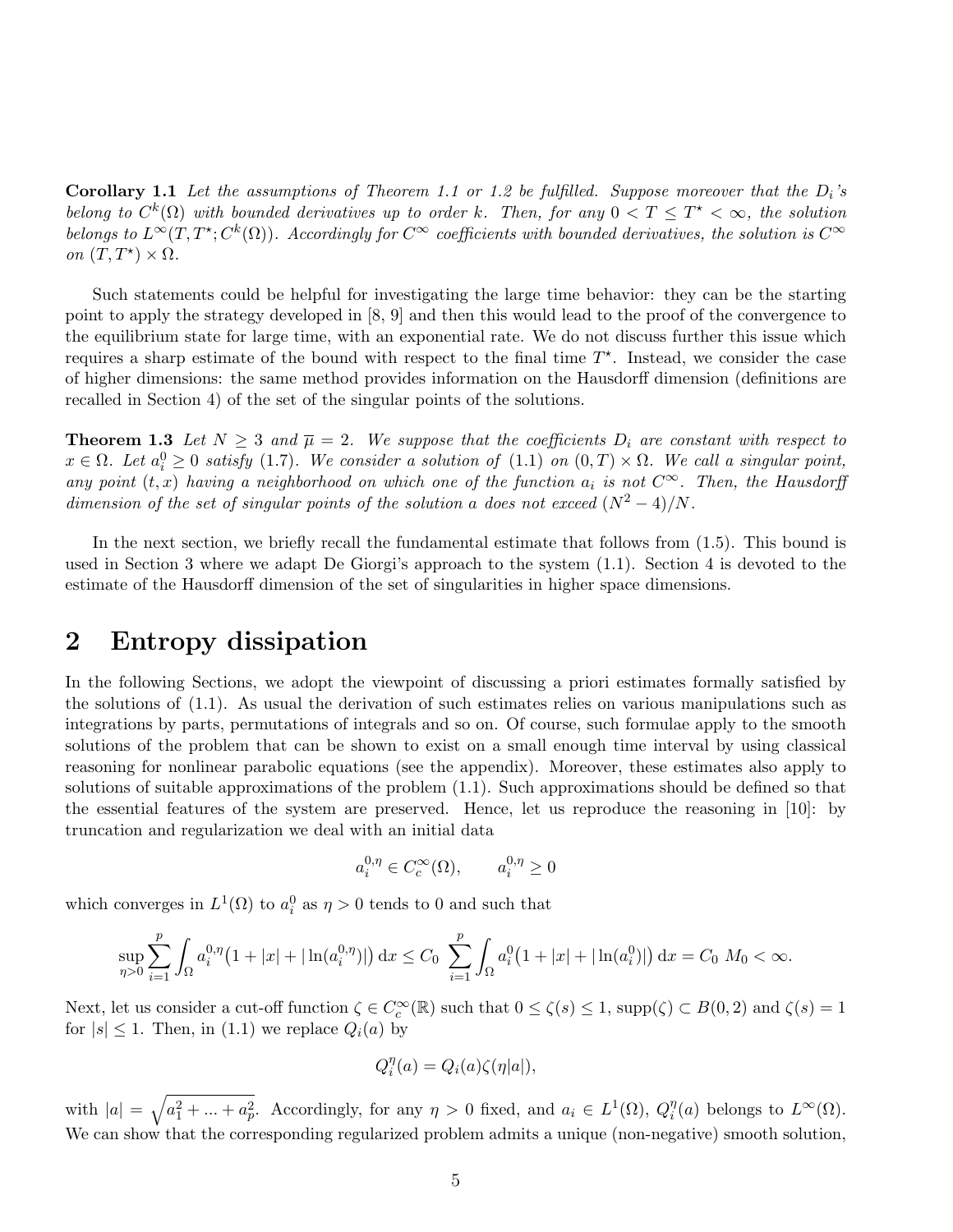globally defined, see [16, 28]. Therefore, in what follows we discuss a priori estimates on solutions of  $(1.1)$ : for the sake of simplicity we detail the arguments working directly on (1.1), but we keep in mind that the arguments apply to the regularized problem as well. In turn, we obtain bounds on the sequence  $a_i^{\eta}$  $i^{\eta}$ , which are uniform with respect to  $\eta > 0$ . Finally, existence of a global solution satisfying the estimates follows by performing the passage to the limit  $\eta \to 0$ ; a detail that we skip here, referring for instance to [10].

We start by discussing the a priori estimates that can be naturally deduced from (1.4) and (1.5). The results here apply in full generality, without assumptions on  $p, N, \overline{\mu}$ .

**Proposition 2.1** Assume (1.2), (1.4) and (1.5). Let  $a_i^0 \ge 0$  satisfy

$$
\sum_{i=1}^{p} \int_{\Omega} a_i^0 \left( 1 + |x| + |\ln(a_i^0)| \right) dx = M_0 < \infty. \tag{2.1}
$$

We set

$$
\mathfrak{D}(t,x) = \Big(\prod_{i=1}^p a_i^{\mu_i} - \prod_{i=1}^p a_i^{\nu_i}\Big) \ln \left(\frac{\prod_{i=1}^p a_i^{\mu_i}}{\prod_{i=1}^p a_i^{\nu_i}}\right)(t,x) \ge 0.
$$

Then, for any  $0 < T < \infty$ , there exists  $0 < C(T) < \infty$  such that

$$
\sup_{0\leq t\leq T}\Big\{\sum_{i=1}^p\int_{\Omega}a_i\big(1+|x|+|\ln(a_i)|\big)(t,x)\,\mathrm{d}x
$$

$$
+\sum_{i=1}^p\int_0^t\int_{\Omega}|\nabla\sqrt{a_i}|^2(s,x)\,\mathrm{d}x\,\mathrm{d}s+\int_0^t\int_{\Omega}\mathfrak{D}(s,x)\,\mathrm{d}x\,\mathrm{d}s\Big\}\leq C(T).
$$

If  $\Omega$  is a bounded domain, this estimate holds for  $T = +\infty$ .

**Proof.** As a consequence of  $(1.4)$  and  $(1.5)$ , we get

$$
\frac{\mathrm{d}}{\mathrm{d}t} \sum_{i=1}^p \int_{\Omega} a_i \big(1 + \ln(a_i)\big) \, \mathrm{d}x + \sum_{i=1}^p \int_{\Omega} D_i \nabla a_i \cdot \frac{\nabla a_i}{a_i} \, \mathrm{d}x + \int_{\Omega} \mathfrak{D} \, \mathrm{d}x = 0.
$$

Then, the coercivity condition (1.2) means that we can establish the following lower bound

$$
\sum_{i=1}^p \int_{\Omega} D_i \nabla a_i \cdot \frac{\nabla a_i}{a_i} dx \ge \alpha \sum_{i=1}^p \int_{\Omega} \frac{|\nabla a_i|^2}{a_i} dx = 4\alpha \sum_{i=1}^p \int_{\Omega} |\nabla \sqrt{a_i}|^2 dx.
$$

In the case when  $\Omega$  is a bounded domain then the conclusion of the theorem follows as

$$
\sum_{i=1}^{p} \int_{\Omega} a_i |\ln(a_i)| dx = \sum_{\substack{i=1 \ i \neq j}}^{p} \int_{\Omega} a_i \ln(a_i) dx - 2 \sum_{i=1}^{p} \int_{\Omega} a_i \ln(a_i) 1_{0 \le a_i \le 1} dx
$$
  

$$
\le \sum_{i=1}^{p} \int_{\Omega} a_i \ln(a_i) dx + p \frac{2}{e} |\Omega|,
$$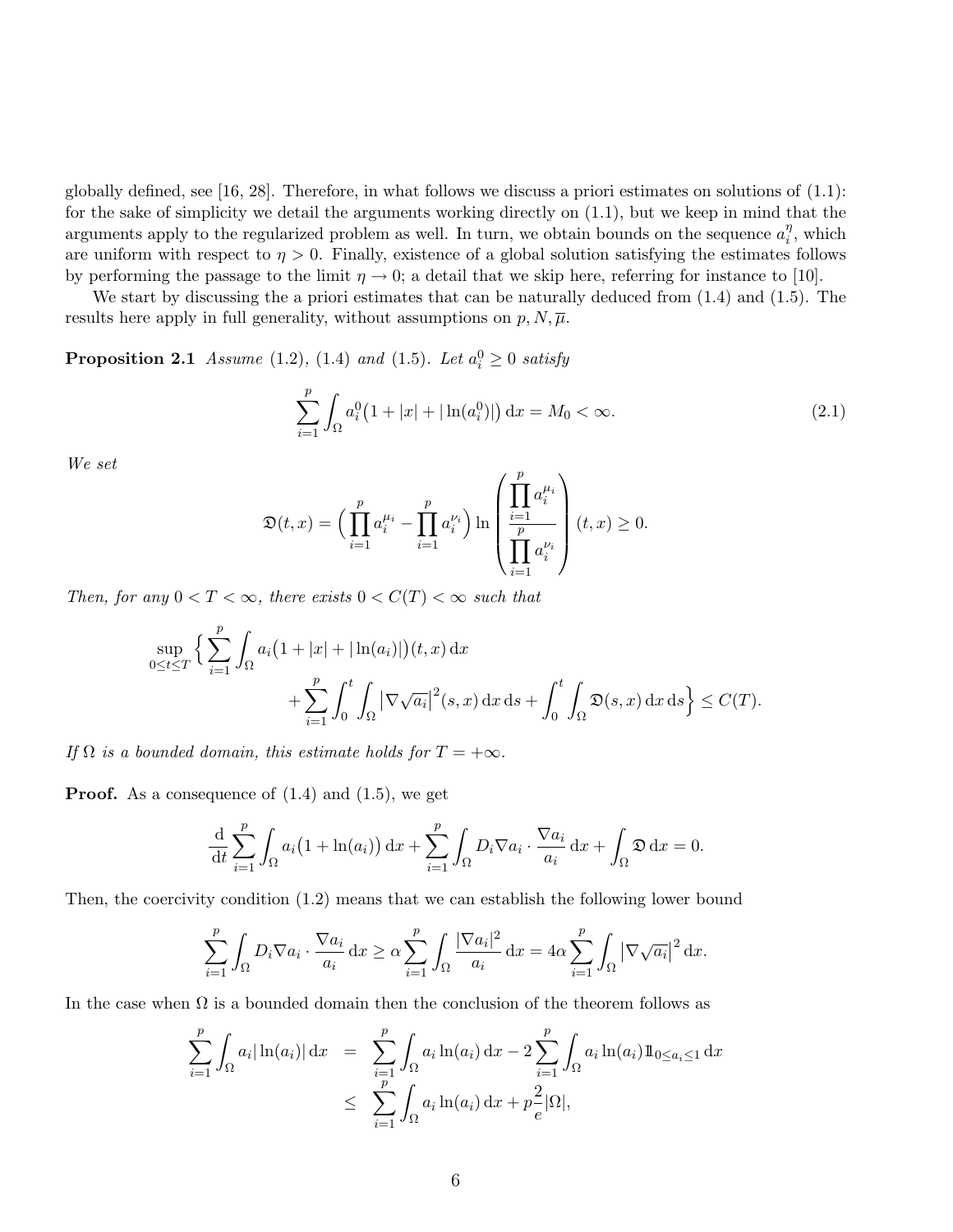where here and below,  $\mathbb{1}_{\mathcal{M}}$  denotes the characteristic function of the set M. In the case when  $\Omega = \mathbb{R}^N$ , then the argument proceeds as follows. By using  $(1.4)$  and denoting by  $M$  the supremum norm of the diffusion coefficients, we get

$$
\frac{\mathrm{d}}{\mathrm{d}t} \sum_{i=1}^{p} \int_{\Omega} a_i |x| \, \mathrm{d}x = -\sum_{i=1}^{p} \int_{\Omega} D_i \nabla a_i \cdot \frac{x}{|x|} \, \mathrm{d}x \n\leq M \sum_{i=1}^{p} \int_{\Omega} |\nabla a_i| \, \mathrm{d}x = M \sum_{i=1}^{p} \int_{\Omega} \frac{|\nabla a_i|}{\sqrt{a_i}} \sqrt{a_i} \, \mathrm{d}x \n\leq \frac{\alpha}{2} \sum_{i=1}^{p} \int_{\Omega} \frac{|\nabla a_i|^2}{a_i} \, \mathrm{d}x + \frac{M^2}{2\alpha} \sum_{i=1}^{p} \int_{\Omega} a_i \, \mathrm{d}x,
$$

by using the standard inequality  $|rs| \leq r^2/2 + s^2/2$ . Hence, we arrive at

$$
\sum_{i=1}^{p} \int_{\Omega} a_i (1 + |x| + \ln(a_i)) dx + \frac{\alpha}{2} \sum_{i=1}^{p} \int_{0}^{t} \int_{\Omega} \frac{|\nabla a_i|^2}{a_i} dx ds + \int_{0}^{t} \int_{\Omega} \mathfrak{D} dx ds
$$
  
\n
$$
\leq M_0 + \frac{M^2}{2\alpha} \sum_{i=1}^{p} \int_{0}^{t} \int_{\Omega} a_i dx ds
$$
  
\n
$$
\leq (1 + tM^2/(2\alpha)) M_0.
$$

It remains to control the negative part of the  $a_i \ln(a_i)$ 's. To this end, we use the following classical argument:

$$
\int_{\Omega} a_i |\ln(a_i)| dx = \int_{\Omega} a_i \ln(a_i) dx - 2 \int_{\Omega} a_i \ln(a_i) (\ln_{0 \le a_i \le e^{-|x|/2}} + \ln_{e^{-|x|/2} \le a_i \le 1}) dx
$$
  

$$
\le \int_{\Omega} a_i \ln(a_i) dx + \frac{4}{e} \int_{\Omega} e^{-|x|/4} dx + \int_{\Omega} |x| a_i dx
$$

П

since  $-s\ln(s) \leq \frac{2}{e}$ e  $\sqrt{s}$  for any  $0 \le s \le 1$ . We conclude by combining together all the pieces.

# 3  $L^\infty$  bounds

In the spirit of the Stampacchia cut-off method,  $L^{\infty}$  bounds of solutions of certain PDEs can be deduced from the behavior of suitable nonlinear functionals. Here, such a functional is constructed in a way that uses the dissipation property (1.5). Let us consider the non-negative,  $C<sup>1</sup>$  and convex function

$$
\Phi(z) = \begin{cases} (1+z)\ln(1+z) - z & \text{if } z \ge 0, \\ 0 & \text{if } z \le 0. \end{cases}
$$

Then, for  $k \geq 0$ , we are interested in the evolution of

$$
\sum_{i=1}^p \int_{\Omega} \Phi(a_i - k) \, \mathrm{d}x.
$$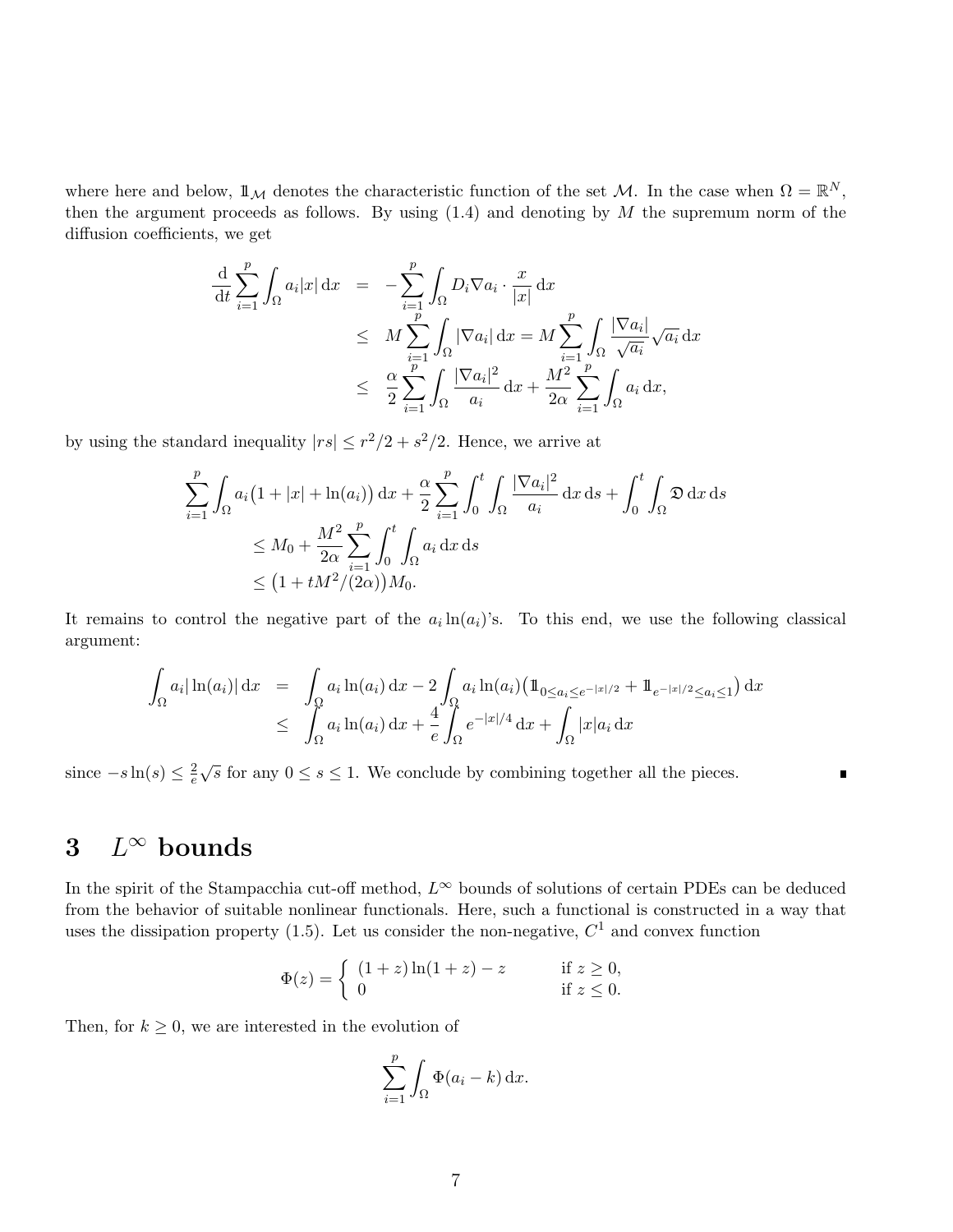**Lemma 3.1** There exists a universal constant C, such that for every  $a = (a_1, \ldots, a_p)$  solution of (1.1), for any  $k \geq 0$ , and for any  $0 \leq s \leq t < \infty$ , we have

$$
\sum_{i=1}^{p} \int_{\Omega} \Phi(a_i - k)(t, x) dx + 4\alpha \sum_{i=1}^{p} \int_{s}^{t} \int_{\Omega} |\nabla \sqrt{1 + [a_i - k]_{+}}|^{2}(\tau, x) dx d\tau
$$
  

$$
\leq \sum_{i=1}^{p} \int_{\Omega} \Phi(a_i - k)(s, x) dx
$$
  

$$
+ C \sum_{i=1}^{p} \int_{s}^{t} \int_{\Omega} (1 + k^{\overline{\mu}} + (1 + k)[a_i - k]_{+}^{\overline{\mu}-1}) \ln(1 + [a_i - k]_{+})(\tau, x) dx d\tau
$$

where  $[z]_+ = \max(0, z)$  denotes the non-negative part of z.

Remark 3.1 Notice that the universal constant does not depend on the actual solution a nor on k. It is also worth noticing that, in order to make sense of this inequality we need only  $a_i^{\overline{\mu}-1}$  $\int_{i}^{\mu-1} \ln(1 + a_i) \ to \ be$ integrable, although it is required to have  $a_i^{\overline{\mu}}$  $\frac{\mu}{i}$  to be integrable to make sense of the equation (1.1). This point will be very important in the next section. Crucial to the analysis is the similarity of the function  $\Phi$ and the natural entropy of the system  $(1.1)$ .

**Proof.** Multiplying (1.1) by  $\Phi'(a_i - k)$  and summing yields

$$
\frac{\mathrm{d}}{\mathrm{d}t} \sum_{i=1}^{p} \int_{\Omega} \Phi(a_i - k) \, \mathrm{d}x + \sum_{i=1}^{p} \int_{\Omega} D_i \nabla a_i \cdot \nabla a_i \, \Phi''(a_i - k) \, \mathrm{d}x = \sum_{i=1}^{p} \int_{\Omega} Q_i(a) \Phi'(a_i - k) \, \mathrm{d}x. \tag{3.1}
$$

Then, we observe that (1.2) leads to

$$
\sum_{i=1}^{p} \int_{\Omega} D_{i} \nabla a_{i} \cdot \nabla a_{i} \Phi''(a_{i} - k) dx = \sum_{i=1}^{p} \int_{\Omega} D_{i} \nabla a_{i} \cdot \nabla a_{i} \frac{\mathbb{1}_{a_{i} \geq k}}{1 + [a_{i} - k]_{+}} dx
$$
  
\n
$$
= \sum_{i=1}^{p} \int_{\Omega} D_{i} \nabla (1 + [a_{i} - k]_{+}) \cdot \nabla (1 + [a_{i} - k]_{+}) \frac{dx}{1 + [a_{i} - k]_{+}}
$$
  
\n
$$
\geq \alpha \sum_{i=1}^{p} \int_{\Omega} \frac{|\nabla (1 + [a_{i} - k]_{+})|^{2}}{1 + [a_{i} - k]_{+}} dx
$$
  
\n
$$
\geq 4\alpha \sum_{i=1}^{p} \int_{\Omega} |\nabla \sqrt{1 + [a_{i} - k]_{+}}|^{2} dx.
$$

Next, we rewrite the right hand side of (3.1) as

$$
\sum_{i=1}^{p} \int_{\Omega} Q_i(a) \ln(1 + [a_i - k]_+) dx
$$
  
= 
$$
\sum_{i=1}^{p} \int_{\Omega} (Q_i(a) - Q_i(1 + [a - k]_+)) \ln(1 + [a_i - k]_+) dx
$$
  
+ 
$$
\sum_{i=1}^{p} \int_{\Omega} Q_i(1 + [a - k]_+) \ln(1 + [a_i - k]_+) dx,
$$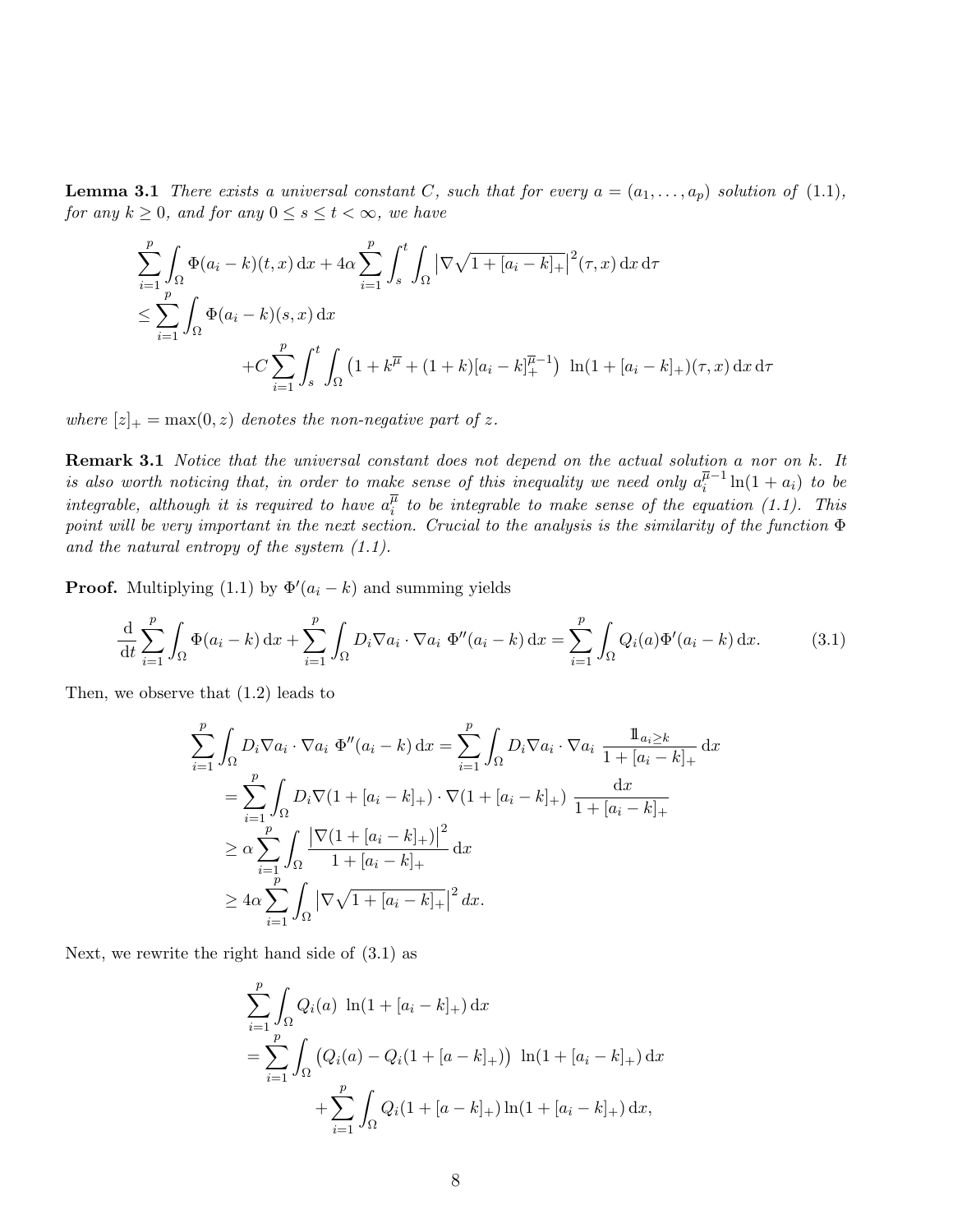where  $(1.5)$  implies that the last term is non-positive. We are thus left with the task of estimating  $(Q_i(a) - Q_i(1 + [a-k]_+)) \ln(1 + [a_i - k]_+).$ 

To this end, let us consider the polynomial function  $P : \mathbb{R}^p \to \mathbb{R}$  defined by  $P(u) = \prod_{i=1}^p u_i^{\nu_i}$ . Clearly, given  $u, v \in \mathbb{R}^p$ , we have

$$
|P(u) - P(v)| = \left| \int_0^1 \nabla P(u + s(v - u)) \cdot (u - v) \, ds \right| \le C \|u - v\| \int_0^1 \|\nabla P(u + s(v - u))\| \, ds
$$

where  $\|\cdot\|$  represents for any norm on  $\mathbb{R}^p$ . As a matter of fact, since the  $\mu_i$ 's and  $\nu_i$ 's are non-zero integers, we have  $\partial_j P(u) = \nu_j \prod_{i=1}^p u_i^{\nu'_{i,j}}$  where  $\nu'_{i,j} = \nu_i$  if  $i \neq j$  and  $\nu'_{j,j} = \nu_j - 1$ . In particular, note that  $\sum_{i=1}^{p} \nu'_{i,j} = \overline{\mu} - 1$ . Therefore, working with the  $\ell^{1}$  norm, we get

$$
\|\nabla P(u)\| \le \sum_{j=1}^p \left(\nu_j \prod_{i=1}^p |u_i|^{\nu'_{i,j}}\right)
$$

which yields, by using the convexity of the functions  $z \mapsto z^{\nu'_{i,j}}$ ,

$$
|P(u) - P(v)| \leq \sum_{\ell=1}^p |u_{\ell} - v_{\ell}| \times \sum_{j=1}^p \nu_j \Big( \prod_{i=1}^p |u_i|^{\nu'_{i,j}} + \prod_{i=1}^p |v_i|^{\nu'_{i,j}} \Big).
$$

Clearly, we have  $\prod_{i=1}^p |u_i|^{v'_{i,j}} \leq C \sum_{i=1}^p (1+|u_i|^{\overline{\mu}-1})$  and finally we obtain

$$
|P(u) - P(v)| \le C \sum_{\ell=1}^p |u_\ell - v_\ell| \times \sum_{i,j=1}^p \nu_j (1 + |u_i|^{\overline{\mu}-1} + |v_i|^{\overline{\mu}-1}).
$$

We apply this inequality with  $u_i = a_i$  and  $v_i = 1 + [a_i - k]_+$  and we make use of the following simple remarks

$$
\begin{cases} 0 \le (1 + [a_i - k]_+)^{\overline{\mu}-1} \le C (1 + [a_i - k]_+^{\overline{\mu}-1}), \\ 0 \le a_i \le [a_i - k]_+ + k \text{ so that } 0 \le a_i^{\overline{\mu}-1} \le C([a_i - k]_+^{\overline{\mu}-1} + k^{\overline{\mu}-1}), \\ |a_i - (1 + [a_i - k]_+)| \le 1 + |a_i - [a_i - k]_+| \le 1 + k. \end{cases}
$$

Applying the same reasoning with  $\mu_i$  replacing  $\nu_i$ , we arrive at

$$
|Q_i(a) - Q_i(1 + [a-k]_+)| \le C (1+k) \sum_{j=1}^p (1 + k^{\overline{\mu}-1} + [a_j - k]_+^{\overline{\mu}-1}),
$$

where the constant C depends on  $\overline{\mu}$  and  $p < \infty$ . Then, we end the proof by using the simple inequality: for any  $u, v \geq 0$ ,  $u^{\overline{\mu}-1} \ln(1+v) + v^{\overline{\mu}-1} \ln(1+u) \leq 2(u^{\overline{\mu}-1} \ln(1+u) + v^{\overline{\mu}-1} \ln(1+v))$ . (As usual we have adopted the convention to keep the same notation  $C$  for a constant that does not depend on the solution, even when the value of the constant might change from one line to the other.)

**Remark 3.2** We point out that the arguments above do not extend straightforwardly to situations where the unknown a is an infinite sequence, like e.g. for coagulation-fragmentation models (the constant C involves a sum over the reactants).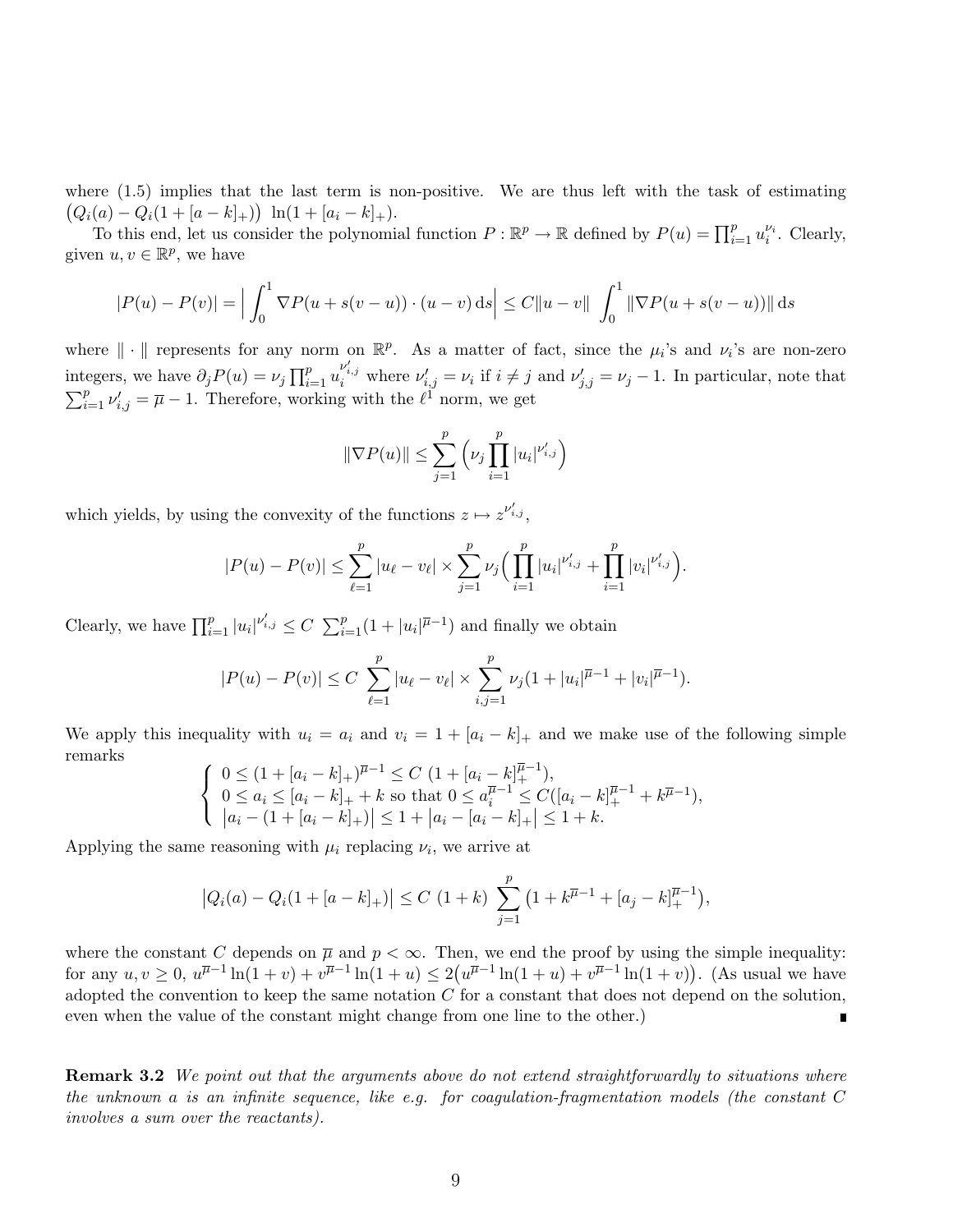Let  $0 < T < T^* < \infty$  and  $0 < K < \infty$  be fixed. Set

$$
0 < t_n = T(1 - 1/2^n) < T < T^*, \qquad 0 < k_n = K(1 - 1/2^n) < K.
$$

Let us denote

$$
\mathcal{U}_n = \sup_{t_n \le t \le T^*} \sum_{i=1}^p \int_{\Omega} \Phi(a_i - k_n)(t, x) \, \mathrm{d}x + 4\alpha \sum_{i=1}^p \int_{t_n}^{T^*} \int_{\Omega} |\nabla \sqrt{1 + [a_i - k_n]_+}|^2(\tau, x) \, \mathrm{d}x \, \mathrm{d}\tau.
$$

The aim is to show that, for a suitable choice of  $K > 0$ ,  $\mathcal{U}_n$  tends to 0 as  $n \to \infty$  which will yield the  $L^{\infty}$ bound.

We start by making use of Lemma 3.1 with  $0 \le t_{n-1} \le s \le t_n \le t \le T^*$  and we average with respect to  $s \in (t_{n-1}, t_n)$ . Since  $t_n - t_{n-1} = T/2^n$ , we obtain

$$
\frac{T}{2^n} \sum_{i=1}^p \int_{\Omega} \Phi(a_i - k_n)(t, x) dx + 4\alpha \sum_{i=1}^p \int_{t_{n-1}}^{t_n} \int_s^t \int_{\Omega} |\nabla \sqrt{1 + [a_i - k_n]_+}|^2(\tau, x) dx d\tau ds
$$
\n
$$
\leq \sum_{i=1}^p \int_{t_{n-1}}^{t_n} \int_{\Omega} \Phi(a_i - k_n)(s, x) dx ds + C \sum_{i=1}^p \int_{t_{n-1}}^{t_n} \int_s^t \int_{\Omega} \Gamma(k_n, a_i - k_n)(\tau, x) dx d\tau ds
$$

with the short hand notation  $\Gamma(k, u) = (1 + k^{\overline{\mu}} + (1 + k)[u]_{+}^{\overline{\mu}-1})$   $\ln(1 + [u]_{+})$ . Since in the integration domain  $s \geq t_{n-1}$  and  $t \leq T^*$ , the last integral can be dominated by

$$
\sum_{i=1}^p \int_{t_{n-1}}^{t_n} \int_{t_{n-1}}^{T^*} \int_{\Omega} \Gamma(k_n, a_i - k_n)(\tau, x) \, dx \, d\tau \, ds \leq \frac{T}{2^n} \sum_{i=1}^p \int_{t_{n-1}}^{T^*} \int_{\Omega} \Gamma(k_n, a_i - k_n)(\tau, x) \, dx \, d\tau.
$$

Similarly  $s \leq t_n$  leads to the following bound from below

$$
4\alpha \sum_{i=1}^{p} \int_{t_{n-1}}^{t_n} \int_{s}^{t} \int_{\Omega} |\nabla \sqrt{1 + [a_i - k_n]_{+}}|^{2}(\tau, x) \,dx \,d\tau \,ds
$$
  
\n
$$
\geq 4\alpha \sum_{i=1}^{p} \int_{t_{n-1}}^{t_n} \int_{t_n}^{t} \int_{\Omega} |\nabla \sqrt{1 + [a_i - k_n]_{+}}|^{2}(\tau, x) \,dx \,d\tau \,ds
$$
  
\n
$$
\geq 4\alpha \frac{T}{2^n} \sum_{i=1}^{p} \int_{t_n}^{t} \int_{\Omega} |\nabla \sqrt{1 + [a_i - k_n]_{+}}|^{2}(\tau, x) \,dx \,d\tau.
$$

Hence, for any  $t_n \leq t \leq T^*$ , we have

$$
\sum_{i=1}^{p} \int_{\Omega} \Phi(a_i - k_n)(t, x) dx + 4\alpha \sum_{i=1}^{p} \int_{t_n}^{t} \int_{\Omega} |\nabla \sqrt{1 + [a_i - k_n]_{+}}|^2(\tau, x) dx d\tau
$$
  

$$
\leq \frac{2^n}{T} \sum_{i=1}^{p} \int_{t_{n-1}}^{t_n} \int_{\Omega} \Phi(a_i - k_n)(s, x) dx ds + C \sum_{i=1}^{p} \int_{t_{n-1}}^{T^*} \int_{\Omega} \Gamma(k_n, a_i - k_n)(\tau, x) dx d\tau.
$$

Taking the supremum over  $t_n \leq t \leq T^*$ , we obtain

$$
\mathcal{U}_n \leq \frac{2^n}{T} \sum_{i=1}^p \int_{t_{n-1}}^{t_n} \int_{\Omega} \Phi(a_i - k_n)(s, x) \, dx \, ds
$$
  
+ 
$$
C \sum_{i=1}^p \int_{t_{n-1}}^{T^*} \int_{\Omega} \left( 1 + k_n^{\overline{\mu}} + (1 + k_n)[a_i - k_n]_+^{\overline{\mu}-1} \right) \ln(1 + [a_i - k_n]_+)(\tau, x) \, dx \, d\tau.
$$
 (3.2)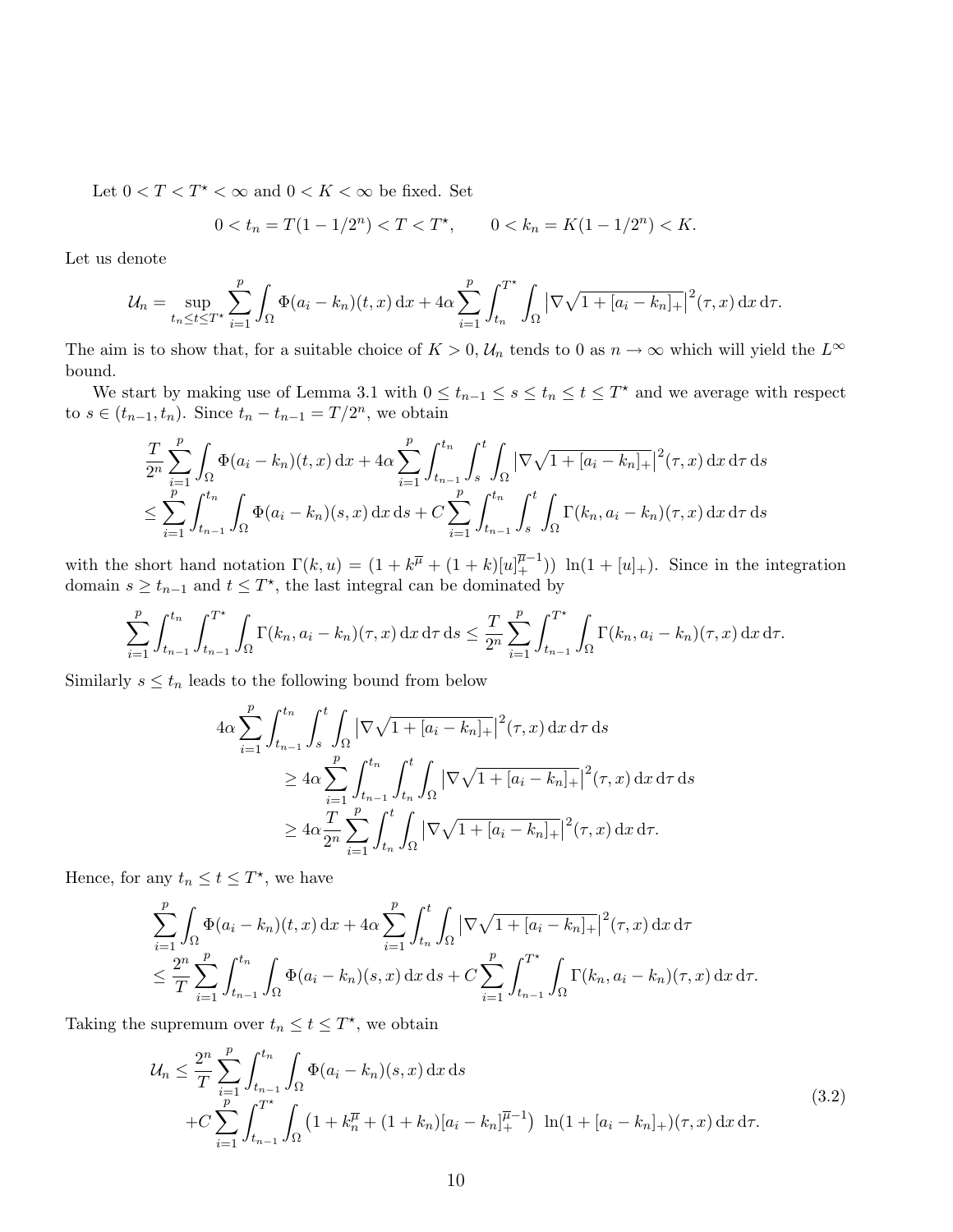The crucial step consists now in establishing the following nonlinear estimate, where restriction on both the space dimension N and  $\overline{\mu}$  appear.

**Proposition 3.1** Suppose  $N = 1$  or  $N = 2$ . There exists a constant  $C > 0$  (which does not depend on the solution, nor on  $T, T^*$ ,  $K$ ) such that

$$
\mathcal{U}_n \le C \left(1 + T^{\star}\right) \mathcal{K}(n, K, T) \mathcal{U}_{n-1}^{(N+2)/N}
$$

where

$$
\mathcal{K}(n, K, T) = \frac{Q_K}{T} 2^{n(2N+4)/N} + (1 + K^{\overline{\mu}}) S_K 2^{n(N+4)/N} + (1 + K) R_K 2^{n((2N+4)/N - \overline{\mu})}
$$

and  $S_K = 2 \max(1/K^{(N+4)/N}, 1/K^{(N+2)/N})$ ,  $R_K = 2 \max(1/K^{(2N+4)/N - \overline{\mu}}, 1/K^{2(N+1)/N - \overline{\mu}})$ ,  $Q_K = S_K +$  $2 \max(1/K^{4/N}, 1/K^{2/N}).$ 

Let us explain how the restrictions on N and  $\overline{\mu}$  work. First of all, it will be crucial to remark that  $\mathcal{K}(n, K, T)$  is bounded with respect to  $K > 1$  provided  $\overline{\mu} \leq 2(N+1)/N-1 = (N+2)/N$  which means  $\overline{\mu} = 2$ in dimension  $N = 2$  and  $\overline{\mu} = 2$  or 3 in dimension  $N = 1$ . Second of all, we go back to Lemma 3.1 and we shall exploit the dissipation term that comes from the diffusion. Indeed, we expect an estimate of  $\Phi(a_i-k)$ in  $L^{\infty}(0,T^{\star};L^{1}(\Omega))$  together with an estimate of  $(1+[a_{i}-k]_{+})^{-1/2}\nabla(1+[a_{i}-k]_{+})$  in  $L^{2}((0,T^{\star})\times\Omega)$ . Combining these information would lead to  $\nabla Z([a_i-k]_+) \in L^2(0,T^*;L^1(\Omega))$  where

$$
Z(u) = \int_0^u \sqrt{\frac{\Phi(z)}{1+z}} dz = \int_0^u \sqrt{\ln(1+z) + \frac{1}{1+z} - 1} dz.
$$

Let us consider a non-negative function u defined on  $[T, T^*] \times \Omega$  such that  $Z(u)$  belongs to  $L^\infty(T, T^*; L^1(\Omega))$ and  $\nabla Z(u)$  belongs to  $L^2(T, T^*; L^1(\Omega))$  According to the Gagliardo-Nirenberg-Sobolev inequality (see [3], Th. IX.9, p. 162) the latter implies that

$$
Z(u) \in L^{2}(T, T^{\star}; L^{N/(N-1)}(\Omega)).
$$

We seek a homogeneous Lebesgue space with respect to the variables  $t, x$ . For  $N \leq 2$  we can obtain:

$$
Z(u) \in L^{(N+2)/N}((T, T^*) \times \Omega).
$$

Indeed, if  $N = 2$  we have  $(N + 2)/N = N/(N - 1) = 2$ , and if  $N = 1$ :

$$
\int_{T}^{T^{\star}} \int_{\Omega} |v|^{3} dx dt \leq \int_{T}^{T^{\star}} \|v(t)\|_{L^{1}(\Omega)} \|v(t)\|_{L^{\infty}(\Omega)}^{2} dt \leq \|v\|_{L^{\infty}(T,T^{\star};L^{1}(\Omega))} \|v\|_{L^{2}(T,T^{\star};L^{\infty}(\Omega))}^{2}.
$$

Eventually, we aim at comparing  $Z(u)^{(N+2)/N}$  to  $\psi(u) \ln(1+u)$  where  $\psi : \mathbb{R}^+ \to \mathbb{R}^+$  has a polynomial behavior. Specifying the behavior of  $\psi$  will induce restrictions on  $\overline{\mu}$  that depend on the space dimension. Of course, it suffices to discuss the comparizon as  $u \to 0$  and  $u \to \infty$ . Since  $\ln(1+z) + 1/(1+z) - 1 \sim_{z\to 0} z^2/2$ we first obtain that  $Z(u)^{(N+2)/N} \geq u^{(2N+4)/N}/8$  for  $u \in [0,\delta], \delta > 0$  small enough. It follows that  $\psi(u) \ln(1+u)$  can indeed be dominated by  $Z(u)$  for bounded u's provided  $\psi(u) \sim_{u\to 0} u^{(N+4)/N}$ . Next, there exists  $A > 0$  such that for  $z \ge A$  large enough, we have  $\ln(1+z) + 1/(1+z) - 1 \ge \frac{1}{2}$  $\frac{1}{2}\ln(1+z)$ . Thus, for  $u \geq 2A$  we get

$$
Z(u) \ge \frac{1}{\sqrt{2}} \int_{u/2}^{u} \sqrt{\ln(1+z)} dz \ge \frac{1}{2\sqrt{2}} u \sqrt{\ln(1+u/2)} \ge C_1 u \sqrt{\ln(1+u)}.
$$

Hence  $Z(u)^{(N+2)/N}$  dominates  $\psi(u) \ln(1+u)$  provided  $N \leq 2$  and  $\psi(u) \sim_{u \to \infty} u^{(N+2)/N}$ . Reasoning the same way, we also prove that there exists  $C > 0$  such that  $Z(u) \leq C \Phi(u)$  holds for any  $u \geq 0$ . Let us summarize the properties that we need to justify Proposition 3.1.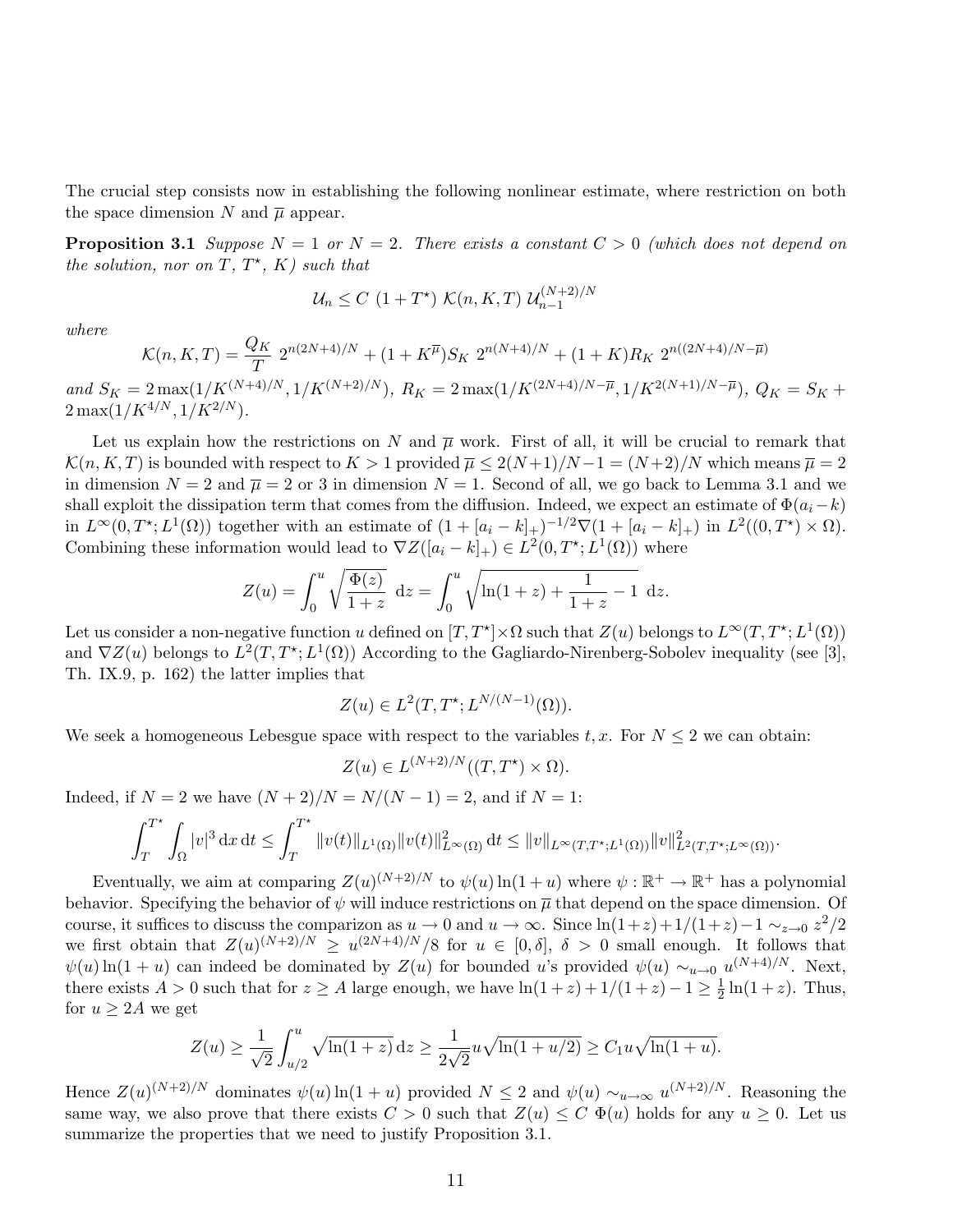Lemma 3.2 Let us set

$$
\psi(u) = u^{(N+4)/N} 1\!\!1_{0 \le u \le 1} + u^{(N+2)/N} 1\!\!1_{u \ge 1}.
$$

There exists a constant  $C > 0$  such that

$$
\psi(u)\ln(1+u) \le C Z(u)^{(N+2)/N}, \qquad \text{and} \qquad Z(u) \le C \Phi(u).
$$

holds for any  $u \geq 0$ . Furthermore, for every non-negative function u defined on  $[T, T^{\star}] \times \Omega$  we have:

$$
\int_T^{T^*} \left| \int_{\Omega} |\nabla Z(u)| \,\mathrm{d} x \right|^2 \,\mathrm{d} \tau \leq \sup_{T \leq \tau \leq T^*} \left( \int_{\Omega} \Phi(u)(\tau, x) \,\mathrm{d} x \right) \int_T^{T^*} \int_{\Omega} \left| \nabla \sqrt{1+u} \right|^2(\tau, x) \,\mathrm{d} x \,\mathrm{d} \tau.
$$

**Proof of Proposition 3.1.** The proof splits into two steps: firstly we modify  $(3.2)$  so that, secondly, we can make the dissipation terms appear by appealing to the Gagliardo-Nirenberg inequality. Step 1. The first step consists in showing the following inequality:

$$
\mathcal{U}_n \le C \ \mathcal{K}(n, K, T) \ \sum_{i=1}^p \int_{t_{n-1}}^{T^*} \int_{\Omega} \psi(a_i - k_{n-1}) \ln(1 + [a_i - k_{n-1}]_+) \, \mathrm{d}x \, \mathrm{d}\tau,\tag{3.3}
$$

where the auxiliary function  $\psi$  has been introduced in Lemma 3.2. We start by noting that if  $a_i \geq k_n \geq$  $k_{n-1}$ , then  $(a_i - k_{n-1})/(k_n - k_{n-1}) \geq 1$ . Therefore we can write for any  $\alpha, \beta \geq 0$ ,

$$
\begin{array}{lcl}\n\mathbb{1}_{a_{i}\geq k_{n}} & \leq & \left(\frac{[a_{i}-k_{n-1}]_{+}}{k_{n}-k_{n-1}}\right)^{\alpha}\mathbb{1}_{\{k_{n}\leq a_{i}\leq 1+k_{n-1}\}} + \left(\frac{[a_{i}-k_{n-1}]_{+}}{k_{n}-k_{n-1}}\right)^{\beta}\mathbb{1}_{a_{i}\geq 1+k_{n-1}} \\
& \leq & \frac{2^{n\alpha}}{K^{\alpha}}[a_{i}-k_{n-1}]_{+}^{\alpha}\mathbb{1}_{0\leq a_{i}-k_{n-1}\leq 1} + \frac{2^{n\beta}}{K^{\beta}}[a_{i}-k_{n-1}]_{+}^{\beta}\mathbb{1}_{a_{i}-k_{n-1}\geq 1}.\n\end{array}
$$

By using these simple estimates with  $\alpha = (N+4)/N$ ,  $\beta = (N+2)/N$  and  $\alpha = (N+4)/N - \overline{\mu} + 1$ ,  $\beta = (N+2)/N - \overline{\mu} + 1$  respectively (note that in both case  $\alpha \ge \beta$ ), we are led to

$$
(1 + k_n^{\overline{\mu}}) \ln(1 + [a_i - k_n]_+) \le (1 + K^{\overline{\mu}}) 2^{n(N+4)/N} S_K \psi(a_i - k_{n-1}) \ln(1 + [a_i - k_{n-1}]_+),
$$

and

$$
(1+k_n)[a_i-k_n]_+^{\overline{\mu}-1}\ln(1+[a_i-k_n]_+) \le (1+K)\ 2^{n((2N+4)/N-\overline{\mu})}\ R_K\ \psi(a_i-k_{n-1})\ln(1+[a_i-k_{n-1}]_+).
$$

Coming back to (3.2) yields

$$
\mathcal{U}_n \leq \frac{2^n}{T} \sum_{i=1}^p \int_{t_{n-1}}^{t_n} \int_{\Omega} \Phi(a_i - k_n) \, dx \, ds \n+ C \big( (1 + K^{\overline{\mu}}) S_K 2^{n(N+4)/N} + (1 + K) R_K 2^{n((2N+4)/N - \overline{\mu})} \big) \n\times \sum_{i=1}^p \int_{t_{n-1}}^{T^*} \int_{\Omega} \psi(a_i - k_{n-1}) \ln(1 + [a_i - k_{n-1}]_+) \, dx \, d\tau.
$$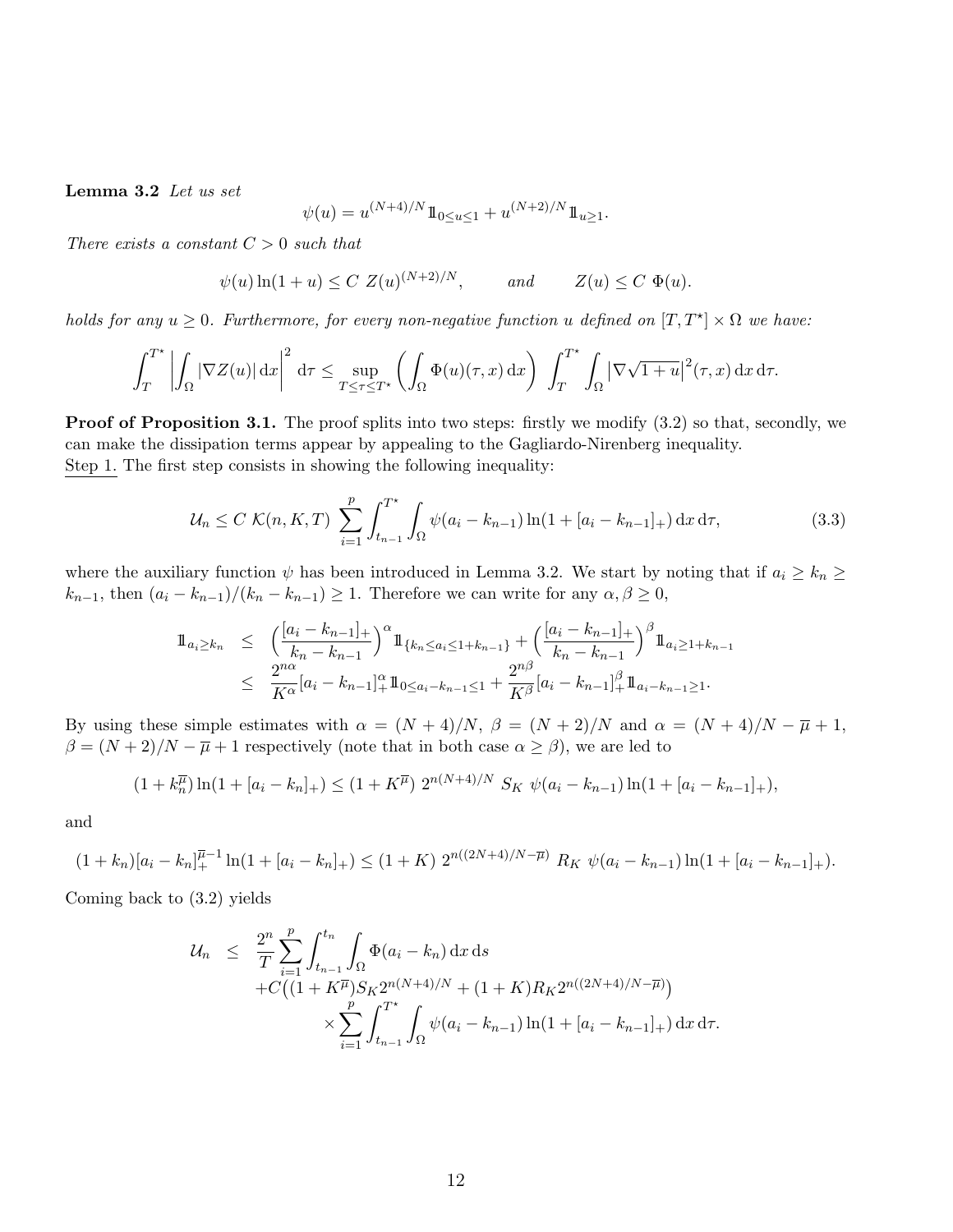The first integral in the right hand side can be dominated in a similar way (using  $\alpha = 4/N$ ,  $\beta = 2/N$ ); precisely, we have

$$
\frac{2^n}{T} \sum_{i=1}^p \int_{t_{n-1}}^{t_n} \int_{\Omega} \Phi(a_i - k_n) \, dx \, ds
$$
\n
$$
\leq \frac{2^n}{T} \sum_{i=1}^p \int_{t_{n-1}}^{t_n} \int_{\Omega} (1 + [a_i - k_n]_+) \ln(1 + [a_i - k_n]_+) \, dx \, ds
$$
\n
$$
\leq \frac{1}{T} 2^{n(2N+4)/N} \, Q_K \sum_{i=1}^p \int_{t_{n-1}}^{T^*} \int_{\Omega} \psi(a_i - k_{n-1}) \ln(1 + [a_i - k_{n-1}]_+) \, dx \, ds.
$$

Therefore, we have proved from (3.2) that (3.3) holds.

Step 2. Now, we go back to Lemma 3.2 so that (3.3) becomes

$$
\mathcal{U}_n \le C \ \mathcal{K}(n, K, T) \ \sum_{i=1}^p \int_{t_{n-1}}^{T^*} \int_{\Omega} \left| Z([a_i - k_{n-1}]_+) \right|^{(N+2)/N} \mathrm{d}x \, \mathrm{d}\tau. \tag{3.4}
$$

Let us distinguish depending on the dimension  $N = 1$  or  $N = 2$  how we conclude by using the Gagliardo-Nirenberg-Sobolev inequality.

For  $N = 2$ , using the Gagliardo-Nirenberg-Sobolev inequality and Lemma 3.2, we obtain

$$
\mathcal{U}_n \leq C \mathcal{K}(n, K, T) \sum_{i=1}^p \left[ \int_{t_{n-1}}^{T^*} \left( \int_{\Omega} |\nabla Z([a_i - k_{n-1}]_+) | \, dx \right)^2 d\tau + \int_{t_{n-1}}^{T^*} \left( \int_{\Omega} \Phi([a_i - k_{n-1}]_+) \, dx \right)^2 ds \right]
$$

Then, we use the second statement in Lemma 3.2 to obtain

$$
\mathcal{U}_n \leq C \mathcal{K}(n, K, T)
$$
\n
$$
\times \sum_{i=1}^p \left[ \left( \sup_{t_{n-1} \leq \tau \leq T^*} \int_{\Omega} \Phi(a_i - k_{n-1})(\tau) \, dx \int_{t_{n-1}}^{T^*} \int_{\Omega} |\nabla \sqrt{1 + [a_i - k_{n-1}]_+}|^2 \, dx \, d\tau \right) + \int_{t_{n-1}}^{T^*} \left( \int_{\Omega} \Phi([a_i - k_{n-1}]_+) \, dx \right)^2 \, ds \right]
$$
\n
$$
\leq C(1 + T^*) \mathcal{K}(n, K, T) \mathcal{U}_{n-1}^2.
$$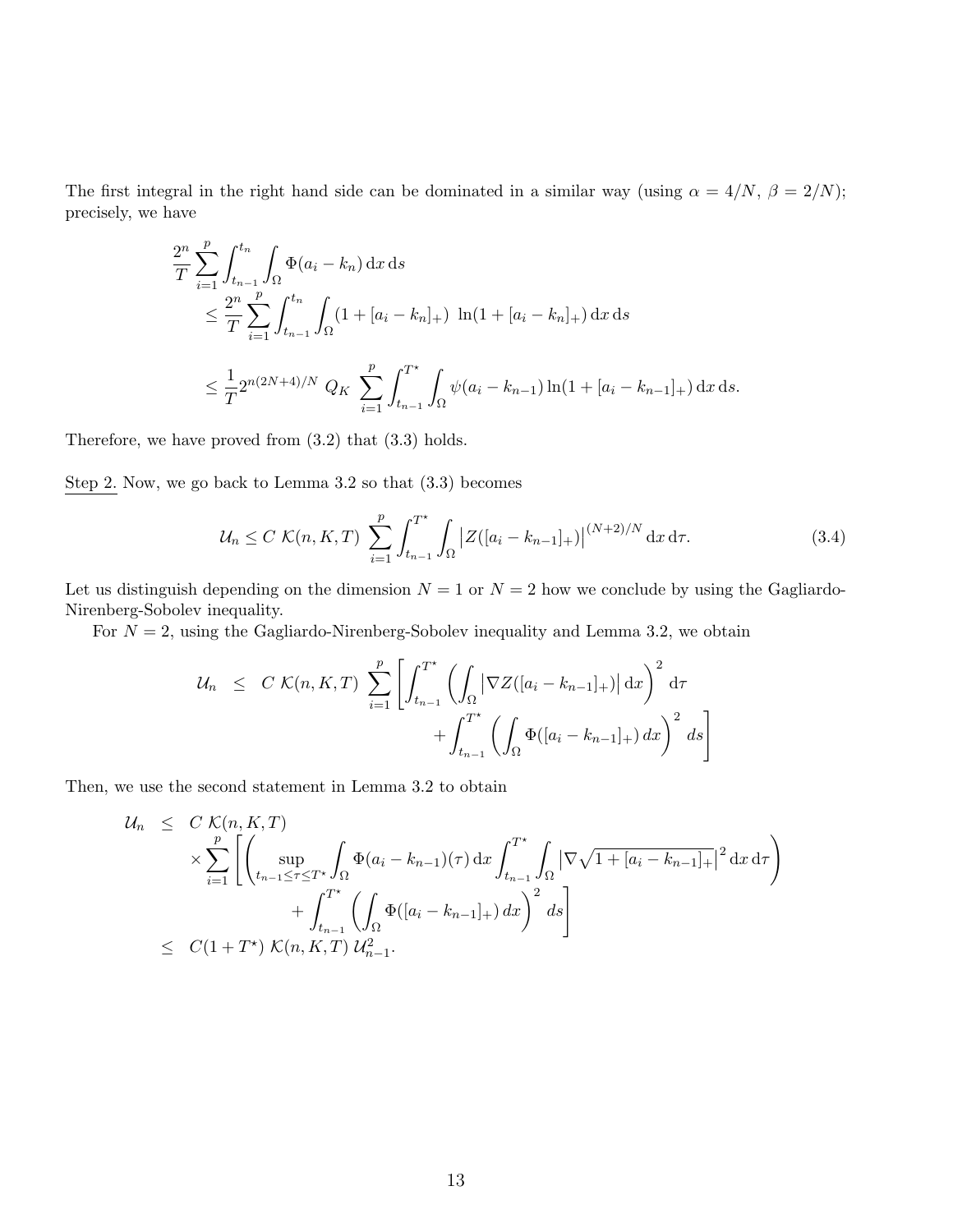For  $N = 1$ , we proceed as follows

$$
\mathcal{U}_{n} \leq C \mathcal{K}(n, K, T) \sum_{i=1}^{p} \int_{t_{n-1}}^{T^{*}} \left( \|Z(a_{i} - k_{n-1})(t, \cdot)\|_{L^{\infty}(\Omega)}^{2} \int_{\Omega} Z(a_{i} - k_{n-1})(t, x) dx \right) dt
$$
\n
$$
\leq C \mathcal{K}(n, K, T) \sum_{i=1}^{p} \left[ \sup_{t_{n-1} \leq t \leq T^{*}} \int_{\Omega} Z(a_{i} - k_{n-1}) dx \right. \times \int_{t_{n-1}}^{T^{*}} \left( \int_{\Omega} (|Z(a_{i} - k_{n-1})| + |\nabla Z(a_{i} - k_{n-1})|) dx \right)^{2} dt \right]
$$
\n
$$
\leq C \mathcal{K}(n, K, T) \sum_{i=1}^{p} \left[ 2T^{*} \left( \sup_{t_{n-1} \leq t \leq T^{*}} \int_{\Omega} \Phi(a_{i} - k_{n-1}) dx \right)^{3} + \left( \sup_{t_{n-1} \leq t \leq T^{*}} \int_{\Omega} \Phi(a_{i} - k_{n-1}) dx \right)^{2} \int_{t_{n-1}}^{T^{*}} \int_{\Omega} |\nabla \sqrt{1 + [a_{i} - k_{n-1}]_{+}}|^{2} dx dt \right]
$$
\n
$$
\leq C (1 + T^{*}) \mathcal{K}(n, K, T) \mathcal{U}_{n-1}^{3}.
$$

This ends the proof of Proposition 3.1.

Finishing the proof of the  $L^{\infty}$  bound needs the following elementary claim.

**Lemma 3.3** Let  $(\mathcal{V}_n)_{n \in \mathbb{N}}$  be a sequence verifying

$$
\mathcal{V}_n \le M^n \mathcal{V}_{n-1}^q
$$

for some  $M > 0$ ,  $q > 1$ . Then for any  $n_0 \in \mathbb{N}$ , there exists  $\varepsilon$ , such that if  $\mathcal{V}_{n_0} < \varepsilon$ , then  $\lim_{n \to \infty} \mathcal{V}_n = 0$ . **Proof.** Without loss of generality we suppose  $n_0 = 0$ . Let us set  $\mathcal{W}_n = \ln(\mathcal{V}_n)$ . We have

$$
\mathcal{W}_n \le n \ln(M) + q \mathcal{W}_{n-1}
$$

which yields

$$
\mathcal{W}_n \le \ln(M) \sum_{j=0}^n q^{n-j} j + q^n \mathcal{W}_0 \le q^n \ln(M^{1/(q(1-1/q)^2)} \mathcal{V}_0).
$$

So, if  $\mathcal{V}_0 < M^{-1/(q(1-1/q)^2)}$ ,  $\mathcal{W}_n$  converges to  $-\infty$ , and  $\mathcal{V}_n$  converges to 0.

Hence, it remains to check that the first term of the iteration can be made small choosing K large enough. Indeed, let us go back to Proposition 3.1. Picking  $K > 1$ , we can summarize the obtained estimate as

$$
\mathcal{U}_n \le C(1+T^{\star})(1+1/T) 2^{n(2N+4)/N} \mathcal{U}_{n-1}^{(N+2)/N}
$$

The keypoint is to remark that  $Q_K$ ,  $KR_K$  and  $K^{\overline{\mu}}S_K$  remain bounded for large K's so that the constant C above does not depend on K. Hence, we apply Lemma 3.3 to  $V_n = (C(1 + T^*)(1 + 1/T))^{2/N} U_n$ ,  $q = 1 + 2/N$  and  $M = 2^{(2N+4)/N}$ .

Now, let us specialize (3.4) to the case  $n = 2$ ; we get (with C which still does not depend on K)

$$
\mathcal{U}_2 \le C(1+1/T) \left[ \sum_{i=1}^p \int_0^{T^*} \left( \int_{\Omega} |\nabla Z(a_i - K/2)| \, \mathrm{d}x \right)^2 \, \mathrm{d}t + \sum_{i=1}^p \int_0^{T^*} \left( \int_{\Omega} |\Phi(a_i - K/2) \, \mathrm{d}x| \right)^2 \, \mathrm{d}t \right] \tag{3.5}
$$

in dimension  $N = 2$  and in dimension  $N = 1$  the same expression is multiplied by the quantity  $\sup_{0 \le t \le T^*} \sum_{i=1}^p \int_{\Omega} \Phi(a_i - a_i)$  $K/2$  dx. This allows to establish the following statement.

.

Ē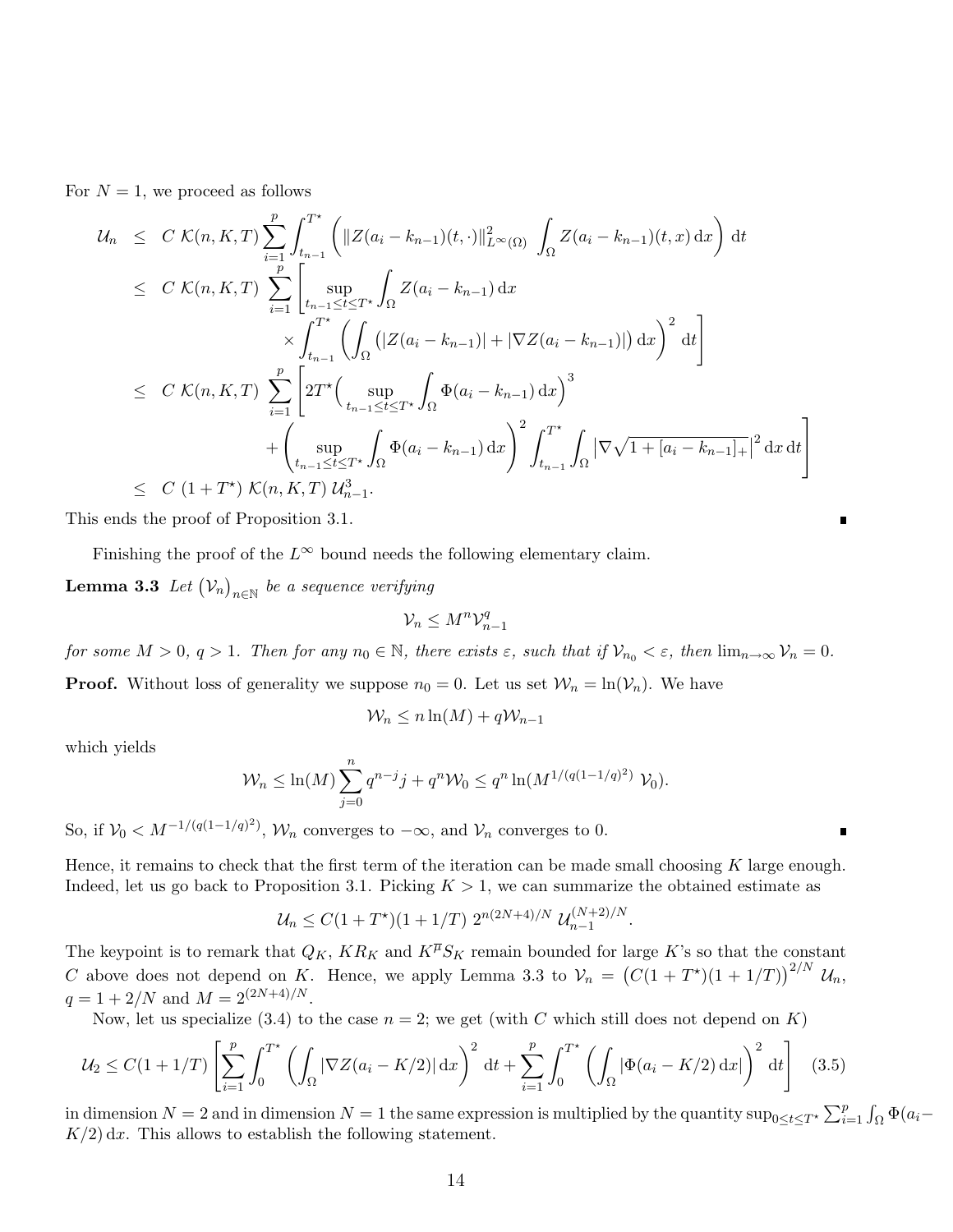**Lemma 3.4** Let  $\epsilon > 0$ . Then, there exists  $K_{\epsilon} \geq 1$  such that for any  $K \geq K_{\epsilon}$  we have  $\mathcal{U}_2 \leq \epsilon$ .

**Proof.** The proof reduces to prove that the two integrals in the right hand side of  $(3.5)$  tend to 0 as  $K \to +\infty$ . As a matter of fact, there exists  $C > 0$  such that for any  $z \ge 0$  we have  $(1 + z) \ln(1 + z) \le$ C  $z(1+|\ln(z)|)$ . Furthermore, there exists  $C > 0$  such that for any  $k > 1$  and  $z \ge 0$ , we have

$$
[z-k]_{+}(1+|\ln([z-k]_{+})|)\leq C\ z(1+|\ln z|).
$$

Accordingly, we deduce that  $\Phi(a_i - K/2)$  converges to 0 for a.e  $(t, x) \in (0, T^*) \times \Omega$  as K goes to infinity and it is dominated by  $a_i(1+|\ln(a_i)|)$ , which satisfies

$$
\sum_{i=1}^{p} \int_0^{T^*} \left( \int_{\Omega} a_i (1 + |\ln(a_i)|) \, \mathrm{d}x \, \mathrm{d}x \right)^2 \, \mathrm{d}t < \infty
$$

owing to Proposition 2.1. Applying the Lebesgue dominated convergence theorem then shows that

$$
\lim_{K \to \infty} \left\{ \sum_{i=1}^{p} \int_0^{T^*} \left( \int_{\Omega} \Phi(a_i - K/2) \, \mathrm{d}x \right)^2 \, \mathrm{d}t \right\} = 0.
$$

Next, we simply write

$$
\nabla Z(a_i - K/2) = 1\!\!1_{a_i \geq K/2} \sqrt{\ln(1 + [a_i - K/2]_+) + \frac{1}{1 + [a_i - K/2]_+} - 1} \nabla a_i.
$$

Then, we remark that  $z \mapsto \ln(1 + z) + 1/(1 + z) - 1$  is non-decreasing which allows to establish

$$
|\nabla Z(a_i - K/2)| \leq \mathbb{1}_{a_i \geq K/2} \sqrt{\ln(1 + a_i) + \frac{1}{1 + a_i} - 1} \quad |\nabla a_i| = \mathbb{1}_{a_i \geq K/2} \quad |\nabla Z(a_i)| \leq |\nabla Z(a_i)|.
$$

Observe that  $\mathbb{1}_{a_i \geq K/2} |\nabla Z(u)|$  decreases to 0 as  $K \to \infty$  for a.e  $(t, x) \in (0, T^*) \times \Omega$ . Furthermore, Lemma 3.2 yields

$$
\sum_{i=1}^p \int_0^{T^{\star}} \left( \int_{\Omega} |\nabla Z(a_i)| \, \mathrm{d}x \right)^2 \, \mathrm{d}t \le \sum_{i=1}^p \sup_{0 \le t \le T^{\star}} \int_{\Omega} \Phi(a_i) \, \mathrm{d}x \; \int_0^{T^{\star}} \int_{\Omega} |\nabla \sqrt{1 + a_i}|^2 \, \mathrm{d}x \, \mathrm{d}t < \infty
$$

by using the basic estimates in Proposition 2.1 again. We conclude by classical integration theory arguments.

We can now finish the proof of Theorem 1.1. Let us emphasize the dependence with respect to  $K$  by denoting  $\mathcal{U}_n^{(K)}$ . We first fix K which makes  $\mathcal{U}_2^{(K)}$  $\chi_2^{(N)}$  small enough (remark that K is more constrained as T is chosen small) so that we obtain by applying Lemma 3.3

$$
\lim_{n \to \infty} \mathcal{U}_n^{(K)} = 0.
$$

However, we clearly have

$$
\mathcal{U}_n^{(K)} \ge \frac{1}{T^{\star} - t_n} \int_{t_n}^{T^{\star}} \int_{\Omega} \Phi(a_i - k_n) \, \mathrm{d}x \, \mathrm{d}t \ge 0.
$$

Letting  $n$  go to infinity and applying the Fatou lemma, we deduce that

$$
\frac{1}{T^*-T} \int_T^{T^*} \int_{\Omega} \Phi(a_i - K) \, \mathrm{d}x \, \mathrm{d}t = 0,
$$

which implies that  $0 \le a_i(t,x) \le K$  for a.e  $(t,x) \in (T, T^*) \times \Omega$ .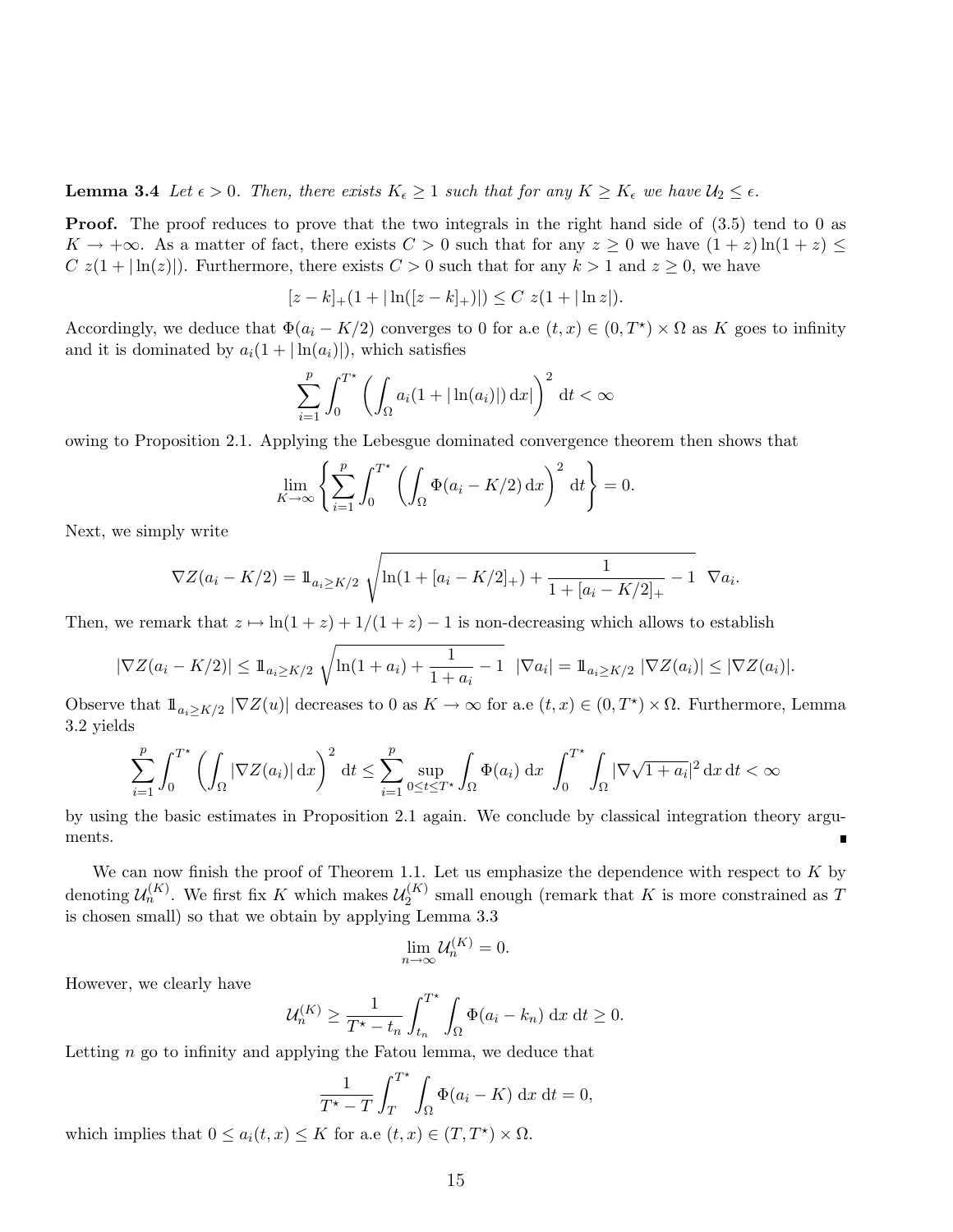**Remark 3.3** Since the initial data is required to satisfy (1.7) only and is not supposed to be bounded, it is clearly hopeless to extend Theorem 1.1 with  $T = 0$ . It appears clearly through the factor  $1/T$  which appear in the estimates above.

### 4 Hausdorff dimension of the set of singular points

In this section we study the Hausdorff dimension of the blow-up points of the solutions of (1.1). The derivation of the necessary estimates remains close to the strategy described in the previous section; again a restriction on the degree of nonlinearity appears. It turns out that relevant results can be obtained by this method in dimension  $N \geq 3$  with  $\overline{\mu} = 2$ , while we are not able to reach improvements in direction of higher nonlinearities for lower dimensions. For the sake of simplicity, in what follows we assume that the diffusion coefficients  $D_i$  are constant with respect to the space variable (but they still depend on i, otherwise the problem becomes trivial by remarking that  $\rho(t,x) = \sum_{i=1}^{p} a_i(t,x)$  satisfies the heat equation  $\partial_t \rho - D\Delta_x \rho = 0$ , with D the common value of the diffusion coefficients). Then, we shall prove Theorem 1.3.

To begin with, let us recall a few definitions about Hausdorff dimension. For a given nonempty set  $A \subset \mathbb{R}^d$ ,  $s \geq 0$ ,  $\delta > 0$ , we set

$$
\mathcal{H}_{\delta}^{s}(A) = \inf \left\{ \frac{\Gamma(1/2)^{s}}{2^{s} \Gamma(s/2 + 1)} \sum_{i} \left( \operatorname{diam}(A_{i}) \right)^{s}, A \subset \bigcup_{i} A_{i}, \operatorname{diam}(A_{i}) \leq \delta \right\},\right\}
$$

and then  $\mathcal{H}^s(A) = \lim_{\delta \to 0} \mathcal{H}^s_{\delta}(A)$ . The Hausdorff dimension of A is defined by

$$
\dim_{\mathcal{H}}(A) = \inf\{s > 0, \ \mathcal{H}^s(A) = 0\} = \sup\{s > 0, \ \mathcal{H}^s(A) = +\infty\}.
$$

We refer to [12] (p. 171) for more details.

The starting point of the proof is two-fold. Firstly, we use mass conservation and entropy dissipation to control the solution in a certain  $L^p$  space, identifying the highest exponent p for which such an estimate is possible. Secondly, we remark that the problem admits an invariant scaling. This is the purpose of the following claims.

**Lemma 4.1** Let  $N > 2$  and  $\Omega \subset \mathbb{R}^N$ . There exists  $C > 0$  such that for any  $T > 0$  and for any non-**Definite 4.1** Let  $N > 2$  and  $\Omega \subset \mathbb{R}$ . There exists  $C > 0$  such that for any negative function  $u \in L^{\infty}(0,T;L^{1}(\Omega))$  verifying  $\nabla \sqrt{u} \in L^{2}((0,T) \times \Omega)$ , we have

$$
\int_0^T \int_{\Omega} |u|^{\frac{(N+2)}{N}} \, \mathrm{d}x \, \mathrm{d}t \le C \, \|u\|_{L^\infty(0,T;L^1(\Omega))}^{2/N} \, \left( T \|u\|_{L^\infty(0,T;L^1(\Omega))} + \|\nabla \sqrt{u}\|_{L^2((0,T)\times\Omega)}^2 \right). \tag{4.1}
$$

Next, we introduce the function

$$
\Psi(X) = X \mathbb{1}_{0 \le X \le 1} + \sqrt{X} \mathbb{1}_{X \ge 1}.
$$

There exists  $C > 0$  such that for any  $T > 0$  and for any non-negative function u verifying  $\nabla \sqrt{u} \in$  $L^2((0,T)\times\Omega)$ , and  $\Phi(u)\in L^\infty(0,T;L^1(\Omega))$  we have

$$
\int_0^T \int_{\Omega} |\Psi(u)|^{\frac{2(N+2)}{N}} \, \mathrm{d}x \, \mathrm{d}t \le C \, \|\Phi(u)\|_{L^\infty(0,T;L^1(\Omega))}^{2/N} \left( T \|\Phi(u)\|_{L^\infty(0,T;L^1(\Omega))} + \|\nabla\sqrt{1+u}\|_{L^2((0,T)\times\Omega)}^2 \right). \tag{4.2}
$$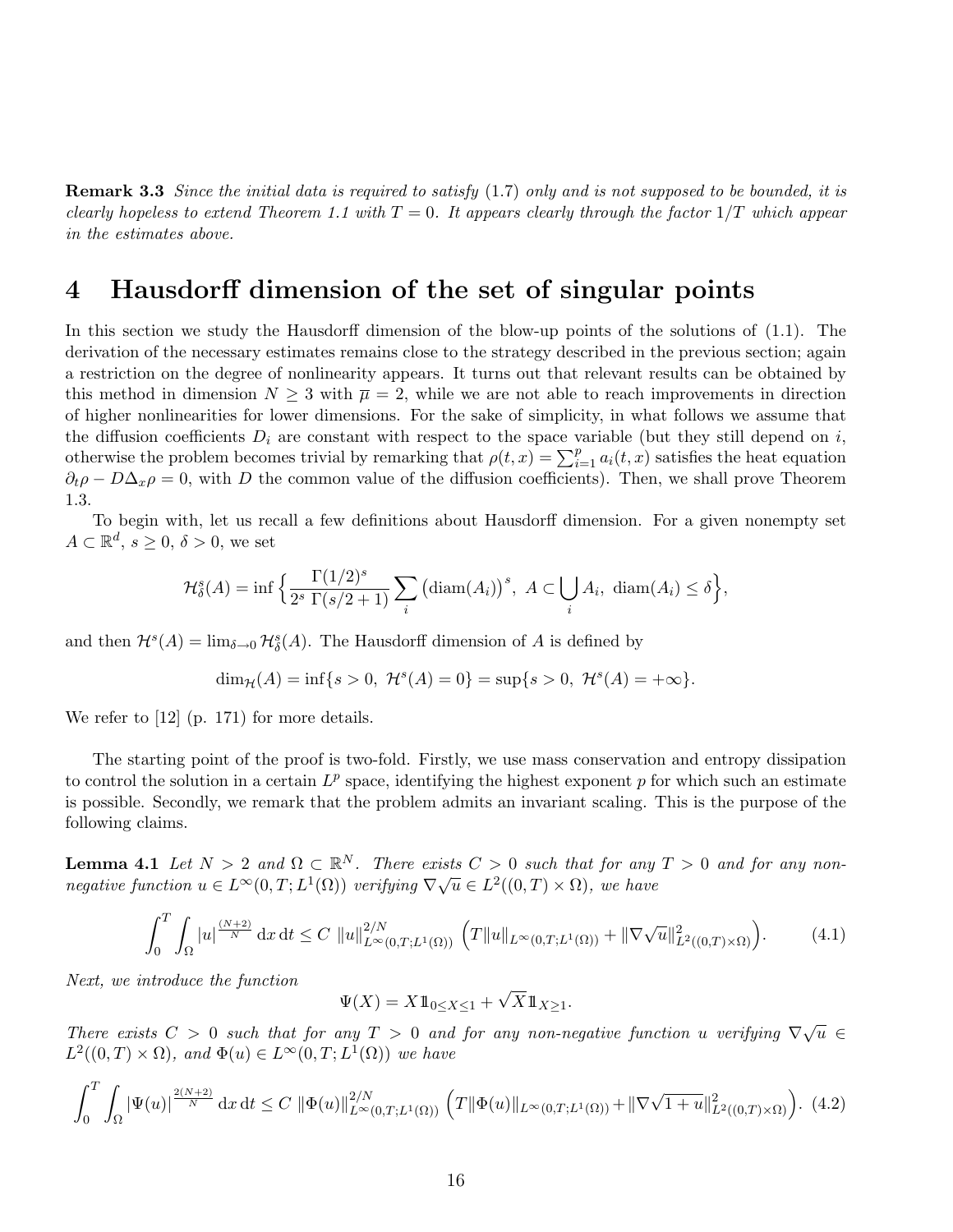We are concerned with weak solutions of  $(1.1)$ , that is functions  $a_i$  that verifies  $(1.1)$  in the sense of distributions, together with the estimates in Proposition 2.1, deduced from the fundamental properties (1.4) and (1.5) of the system. We shall use the fact that the norm  $L^{(N+2)/N}$  of such a solution is finite, as a consequence of (4.1). Another important ingredient relies on the invariant scaling of the equation.

**Lemma 4.2** Let a be a solution of (1.1). Let  $t_0 > 0$  and  $x_0 \in \Omega$ . Then, for any  $0 < \varepsilon \ll 1$ 

$$
a_{\varepsilon}(t,x) = \varepsilon^{2/(\overline{\mu}-1)} \ a(t_0 + \varepsilon^2 t, x_0 + \varepsilon x)
$$

satisfies (1.1).

Lemma 4.2 is straightforward. Let us sketch the proof of Lemma 4.1. **Proof of Lemma 4.1.** There exists a constant  $C > 0$  such that for any  $X \geq 0$ 

$$
\Psi(X) \le C\sqrt{\Phi(X)}, \qquad \Psi(X) \le C(\sqrt{1+X} - 1).
$$

Moreover,  $\Psi$  is a Lipschitzian function verifying

$$
0 \le \Psi'(X) \le 2\sqrt{2} \frac{\mathrm{d}}{\mathrm{d}X} (\sqrt{1+X} - 1).
$$

Hence, we get

 $\|\Psi(u)\|_{L^{\infty}(0,T;L^{2}(\Omega))}^{2} \leq C\|\Phi(u)\|_{L^{\infty}(0,T;L^{1}(\Omega))}, \qquad \|\nabla\Psi(u)\|_{L^{2}(0,T;L^{2}(\Omega))} \leq C\|\nabla\sqrt{1+u}\|_{L^{2}(0,T;L^{2}(\Omega))}.$ Since  $2 < 2(N+2)/N < 2N/(N-2)$ , the Hölder inequality yields

$$
\int_0^T \int_{\Omega} |\Psi(u)|^{\frac{2(N+2)}{N}} \,\mathrm{d}x \,\mathrm{d}t \le \int_0^T \left( \int_{\Omega} |\Psi(u)|^2 \,\mathrm{d}x \right)^{2/N} \left( \int_{\Omega} |\Psi(u)|^{2N/(N-2)} \,\mathrm{d}x \right)^{(N-2)/N} \,\mathrm{d}t.
$$

Therefore the Sobolev embedding  $H^1(\Omega) \subset L^{2N/(N-2)}(\Omega)$  leads to (4.2) since

$$
\int_0^T \int_{\Omega} |\Psi(u)|^{\frac{2(N+2)}{N}} \, \mathrm{d}x \, \mathrm{d}t \leq C \left( \sup_{0 \leq t \leq T} \int_{\Omega} |\Psi(u)|^2 \, \mathrm{d}x \right)^{2/N} \int_0^T \int_{\Omega} \left( |\Psi(u)|^2 + |\nabla \Psi(u)|^2 \right) \mathrm{d}x \, \mathrm{d}t.
$$
  

$$
\leq C \|\Phi(u)\|_{L^{\infty}(0,T;L^1(\Omega))}^{2/N} \left( T \|\Phi(u)\|_{L^{\infty}(0,T;L^1(\Omega))} + \int_0^T \int_{\Omega} |\nabla \sqrt{1+u}|^2 \, \mathrm{d}x \, \mathrm{d}t \right).
$$

We obtain  $(4.1)$  with a similar combination of the Hölder inequality and the Sobolev embedding.

**Remark 4.1** We shall use the inequality (4.2) with a sequence of balls  $B(0,1) \subset B_n \subset B(0,2)$  as space domain. Since the proof of  $(4.2)$  involves the Sobolev embedding, the constant C thus depends on the parameter n. However, we can estimate it uniformly. Indeed, the Sobolev embedding on  $\Omega = B(0, 1)$  reads

$$
\left(\int_{B(0,1)}|u(x)|^{2N/(N-2)}\,\mathrm{d}x\right)^{(N-2)/N}\leq C_1\left(\int_{B(0,1)}|u(x)|^2\,\mathrm{d}x+\int_{B(0,1)}|\nabla u(x)|^2\,\mathrm{d}x\right),
$$

with  $C_1$  the Sobolev constant on  $B(0,1)$ . We apply it with  $u(x) = \lambda^{(N-2)/2} u(\lambda x)$ ,  $\lambda > 0$ . By using the change of variable  $y = \lambda x$ , it follows that

$$
\left(\int_{B(0,\lambda)}|u(y)|^{2N/(N-2)}\, \mathrm{d}y\right)^{(N-2)/N}\leq C_1\left(\lambda^{-2}\int_{B(0,\lambda)}|u(y)|^2\, \mathrm{d}y+\int_{B(0,\lambda)}|\nabla u(y)|^2\, \mathrm{d}y\right).
$$

Hence, the Sobolev constant on  $B(0, \lambda)$  for any  $\lambda > 1$  is dominated by  $2C_1$ .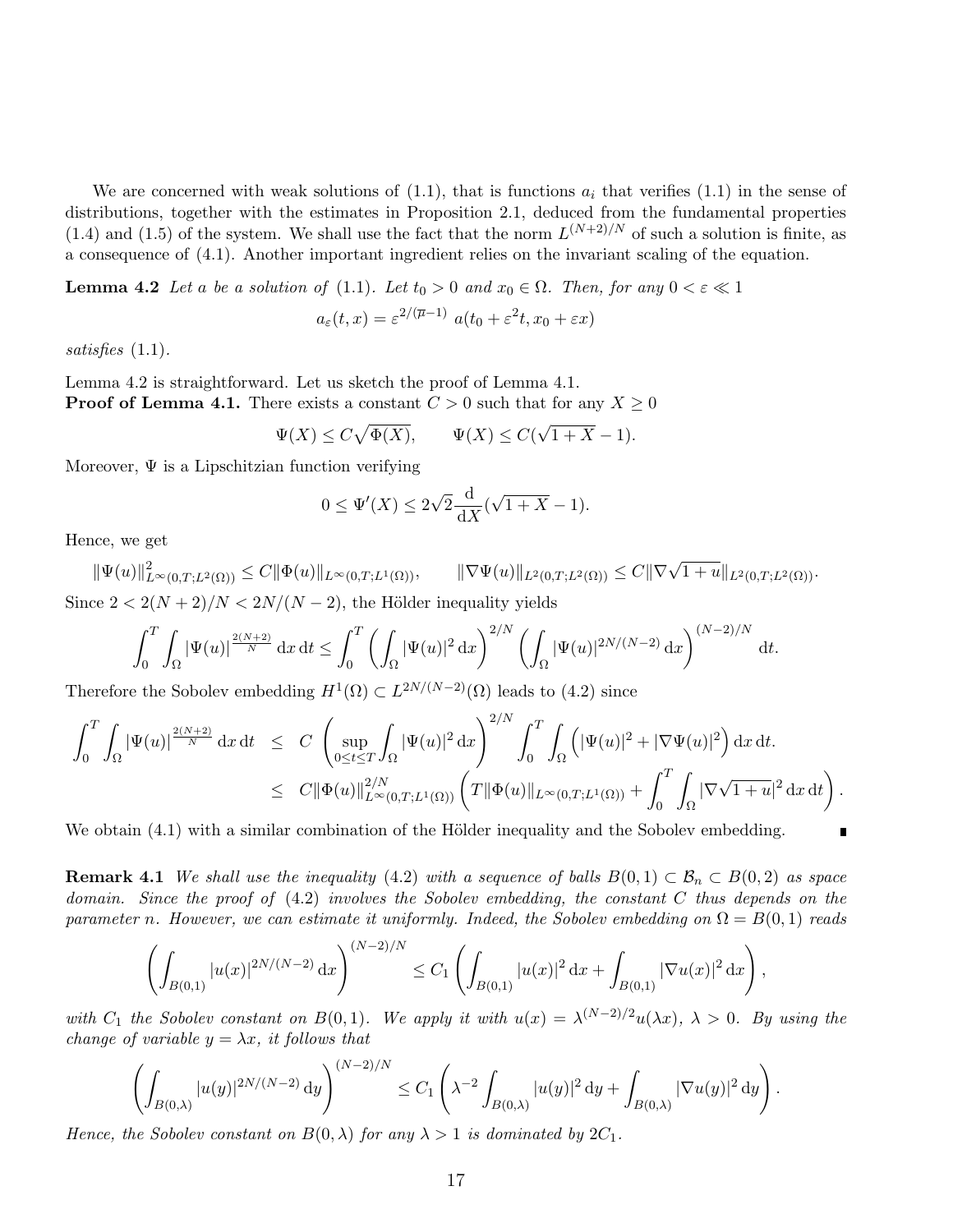Keeping in mind Lemma 4.2 we consider now solutions of (1.1) that are defined for negative times. Let us set

$$
k_n = 1 - 1/2^n
$$
,  $t_n = 1 + 1/2^n$   $B_n = B(0, t_n)$ ,  $Q_n = (-t_n, 0) \times B_n$ .

Note that  $\mathcal{B}_n \subset \mathcal{B}_{n-1}$  and  $\mathcal{Q}_n \subset \mathcal{Q}_{n-1}$ . We introduce a cut-off function

$$
\begin{cases} \n\zeta_n : \mathbb{R}^N \to \mathbb{R}, & 0 \le \zeta_n(x) \le 1, \\ \n\zeta_n(x) = 1 \text{ for } x \in \mathcal{B}_n, & \zeta_n(x) = 0 \text{ for } x \in \mathbb{C}\mathcal{B}_{n-1}, \\ \n\sup_{i,j \in \{1, \dots, N\}, \ x \in \mathbb{R}^N} |\partial_{ij}^2 \zeta_n(x)| \le C 2^{2n}.\n\end{cases}
$$

We define

$$
\mathcal{U}_n = \sup_{-t_n \le t \le 0} \sum_{i=1}^p \int_{\mathcal{B}_n} \Phi(a_i - k_n) \, \mathrm{d}x + \sum_{i=1}^p \iint_{\mathcal{Q}_n} |\nabla \sqrt{1 + [a_i - k_n]_+}|^2 \, \mathrm{d}x \, \mathrm{d}s.
$$

Multiplying (1.1) by  $\zeta_n(x)\Phi'(a_i - k_n)$  we obtain the following localized version of (3.1)

$$
\frac{\mathrm{d}}{\mathrm{d}t} \sum_{i=1}^{p} \int_{\Omega} \Phi(a_i - k_n) \zeta_n \,\mathrm{d}x + \sum_{i=1}^{p} \int_{\Omega} D_i \nabla a_i \cdot \nabla a_i \, \Phi''(a_i - k_n) \zeta_n \,\mathrm{d}x \n= \sum_{i=1}^{p} \int_{\Omega} Q_i(a) \Phi'(a_i - k_n) \zeta_n \,\mathrm{d}x + \sum_{i=1}^{p} \int_{\Omega} D_i : D^2 \zeta_n \, \Phi(a_i - k_n) \,\mathrm{d}x,
$$
\n(4.3)

where  $D^2 \zeta_n$  stands for the hessian matrix of  $\zeta_n$  and  $A : B = \sum_{k,l=1}^N A_{kl} B_{kl}$ . Remark that  $0 \leq 1\mathbb{1}_{\mathcal{B}_n}(x) \leq$  $\zeta_n(x) \leq \zeta_{n-1}(x) \leq 1$  and  $|\partial^2_{kl}\zeta_n(x)| \leq 2^{2n}1\!\!1_{\mathcal{B}_{n-1}}(x)$ . Then, reproducing the proof of Lemma 3.1 and (3.2) we obtain

$$
\mathcal{U}_n \leq C2^{2n} \sum_{i=1}^p \iint_{\mathcal{Q}_{n-1}} \Phi(a_i - k_n)(s, x) \, dx \, ds\n+ C \sum_{i=1}^p \iint_{\mathcal{Q}_{n-1}} \left( 1 + k_n^{\overline{\mu}} + (1 + k_n)[a_i - k_n]_+^{\overline{\mu}-1} \right) \ln(1 + [a_i - k_n]_+)(\tau, x) \, dx \, d\tau.
$$
\n(4.4)

From this relation we are able to establish the following statements.

**Proposition 4.1** Let  $N > 2$  and  $\overline{\mu} = 2$ . The following relation holds

$$
\mathcal{U}_n \leq C \; 2^{4n(N+1)/N} \; \mathcal{U}_{n-1}^{1+2/N}
$$

for any  $n \geq 1$ . Accordingly, if  $\mathcal{U}_1$  is small enough then  $\lim_{n\to\infty} \mathcal{U}_n = 0$ .

**Corollary 4.1** There exists a universal constant  $\eta_{\star} > 0$  such that any solution of (1.1) satisfying

$$
\sum_{i=1}^{p} \int_{-2}^{0} \int_{B(0,2)} |a_i|^{(N+2)/N} \, \mathrm{d}x \, \mathrm{d}\tau \le \eta_\star
$$

is such that for any  $i \in \{1, \ldots, p\}$  we have

$$
0 \le a_i(t, x) \le 1 \qquad a. \ e. \ in \ (-1, 0) \times B(0, 1).
$$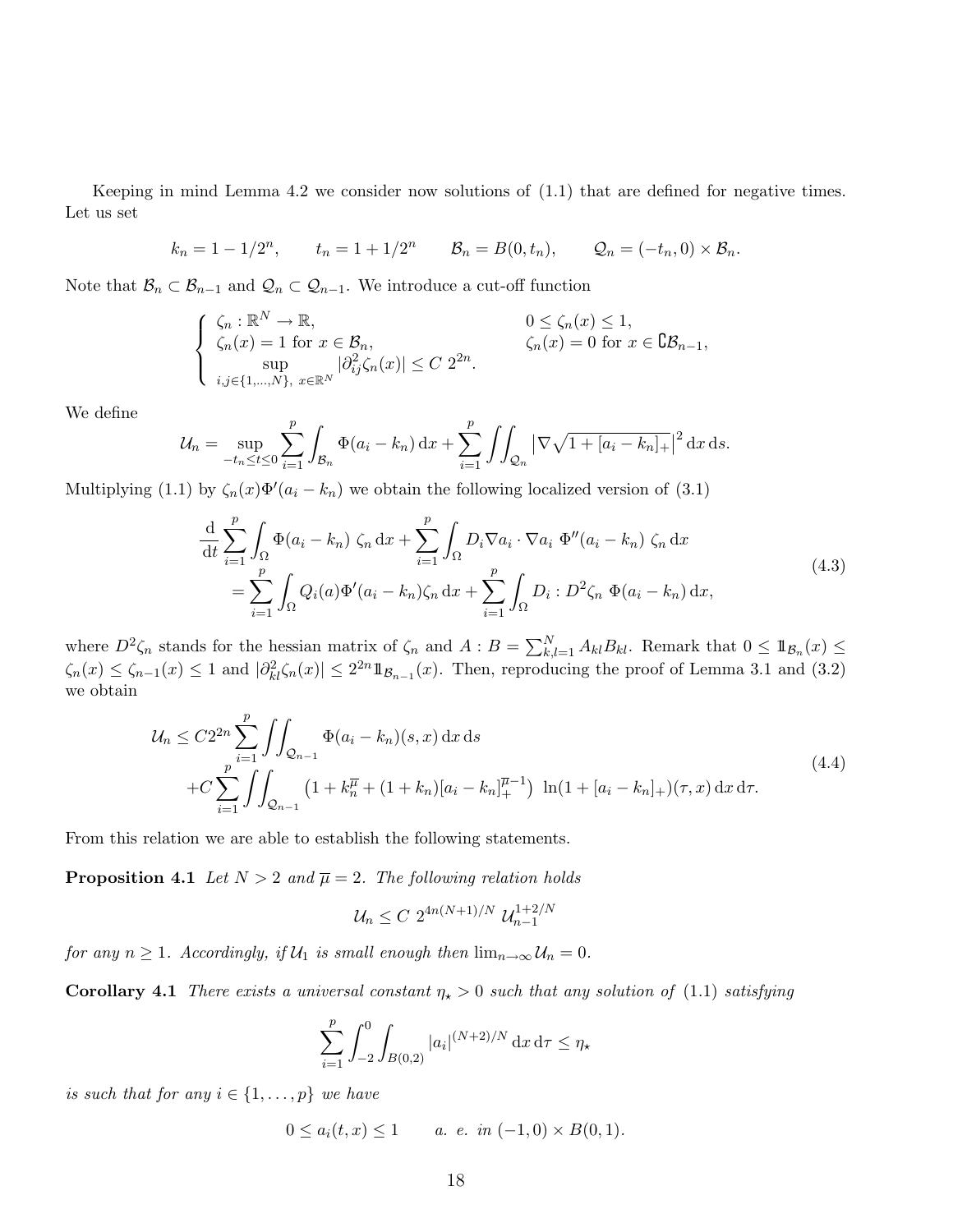**Proof of Proposition 4.1.** There exists  $C_N > 0$  such that

$$
\Phi(a_i - k_n) \leq (1 + [a_i - k_n]_+) \ln (1 + [a_i - k_n]_+)
$$
  

$$
\leq C_N \left( 1\!\!1_{a_i \geq k_n} + |\Psi(a_i - k_n)|^{\frac{2(N+2)}{N}} \right).
$$

Similarly, assuming  $0 \leq \overline{\mu} - 1 < 1 + 2/N$ , we can find  $C_{N,\overline{\mu}} > 0$  such that

$$
[a_i - k_n]^{\overline{\mu}-1} \ln (1 + [a_i - k_n]_+) \leq C_{N,\overline{\mu}} \left( 1\!\!1_{a_i \geq k_n} + |\Psi(a_i - k_n)| \Big|^{2(N+2) \over N} \right).
$$

For  $N \geq 2$ , this restricts to the case  $\overline{\mu} = 2$ . Together with (4.4), this gives

$$
\mathcal{U}_n \leq C 2^{2n} \sum_{i=1}^p \iint_{\mathcal{Q}_{n-1}} \left( 1\!\!1_{a_i \geq k_n} + |\Psi(a_i - k_n)|^{\frac{2(N+2)}{N}} \right) \, \mathrm{d}x \, \mathrm{d}s.
$$

We note that  $0 \le k_n \le 1$ , and  $k_n \ge k_{n-1}$ . Consequently we have  $0 \le \Psi(a_i - k_n) \le \Psi(a_i - k_{n-1})$ . Moreover, we remark that

$$
1\!\!1_{a_i\geq k_n} = 1\!\!1_{1\geq a_i-k_{n-1}\geq k_n-k_{n-1}} + 1\!\!1_{a_i-k_{n-1}\geq 1},
$$

with

$$
\begin{split}\n\mathbb{1}_{1 \ge a_i - k_{n-1} \ge k_n - k_{n-1}} &\le \left(\frac{a_i - k_{n-1}}{k_n - k_{n-1}}\right)^{\frac{2(N+2)}{N}} \mathbb{1}_{0 \le a_i - k_{n-1} \le 1} \le 2^{\frac{2n(N+2)}{N}} (a_i - k_{n-1})^{\frac{2(N+2)}{N}} \mathbb{1}_{0 \le a_i - k_{n-1} \le 1}, \\
\mathbb{1}_{1 \le a_i - k_{n-1}} &\le (a_i - k_{n-1})^{\frac{N+2}{N}} \mathbb{1}_{a_i - k_{n-1} \ge 1} \le 2^{\frac{2n(N+2)}{N}} (a_i - k_{n-1})^{\frac{N+2}{N}} \mathbb{1}_{a_i - k_{n-1} \ge 1}.\n\end{split}
$$

Hence, we have

$$
1\!\!1_{a_i \geq k_n} \leq 2^{\frac{2n(N+2)}{N}} \left| \Psi(a_i - k_{n-1}) \right|^{\frac{2(N+2)}{N}}.
$$

We are thus led to

$$
\mathcal{U}_n \leq C2^{\frac{4n(N+1)}{N}} \sum_{i=1}^p \iint_{\mathcal{Q}_{n-1}} \left| \Psi(a_i - k_{n-1}) \right|^{\frac{2(N+2)}{N}} dx \, ds. \tag{4.5}
$$

Finally, applying Lemma 4.1 (see also Remark 4.1) we obtain

$$
\mathcal{U}_n \leq C2^{\frac{4n(N+1)}{N}} \mathcal{U}_{n-1}^{1+2/N}.
$$

Coming back to Lemma 3.3 finishes the proof of Proposition 4.1.

**Proof of Corollary 4.1.** We are thus now left with the task of discussing the smallness of  $\mathcal{U}_1$ . Note that  $\Psi(X) \leq \sqrt{X}$  for all  $X > 0$ . Hence, from (4.5) with  $n = 1$ , we find

$$
\mathcal{U}_1 \leq C2^{\frac{4(N+1)}{N}} \sum_{i=1}^p \iint_{\mathcal{Q}_0} |a_i|^{\frac{N+2}{N}} \, \mathrm{d}x \, \mathrm{d}s = C_N \sum_{i=1}^p \|a_i\|_{L^{(N+2)/N}((-2,0) \times B(0,2))}^{\frac{N+2}{N}}.
$$

Hence, for  $\sum_{i=1}^p ||a_i||_{L^{(N+2)/N}((-2,0)\times B(0,2))}^{(N+2)/N}$  small enough, we have  $\mathcal{U}_1$  small so that  $\lim_{n\to\infty} \mathcal{U}_n = 0$ , by Proposition 4.1. We conclude by reproducing the arguments at the end of the proof of Theorem 1.1. We have

$$
0 \leq \int_{-t_n}^0 \int_{\mathcal{B}_n} \Phi(a_i - k_n) \, dx \, dt \leq \mathcal{U}_n.
$$

П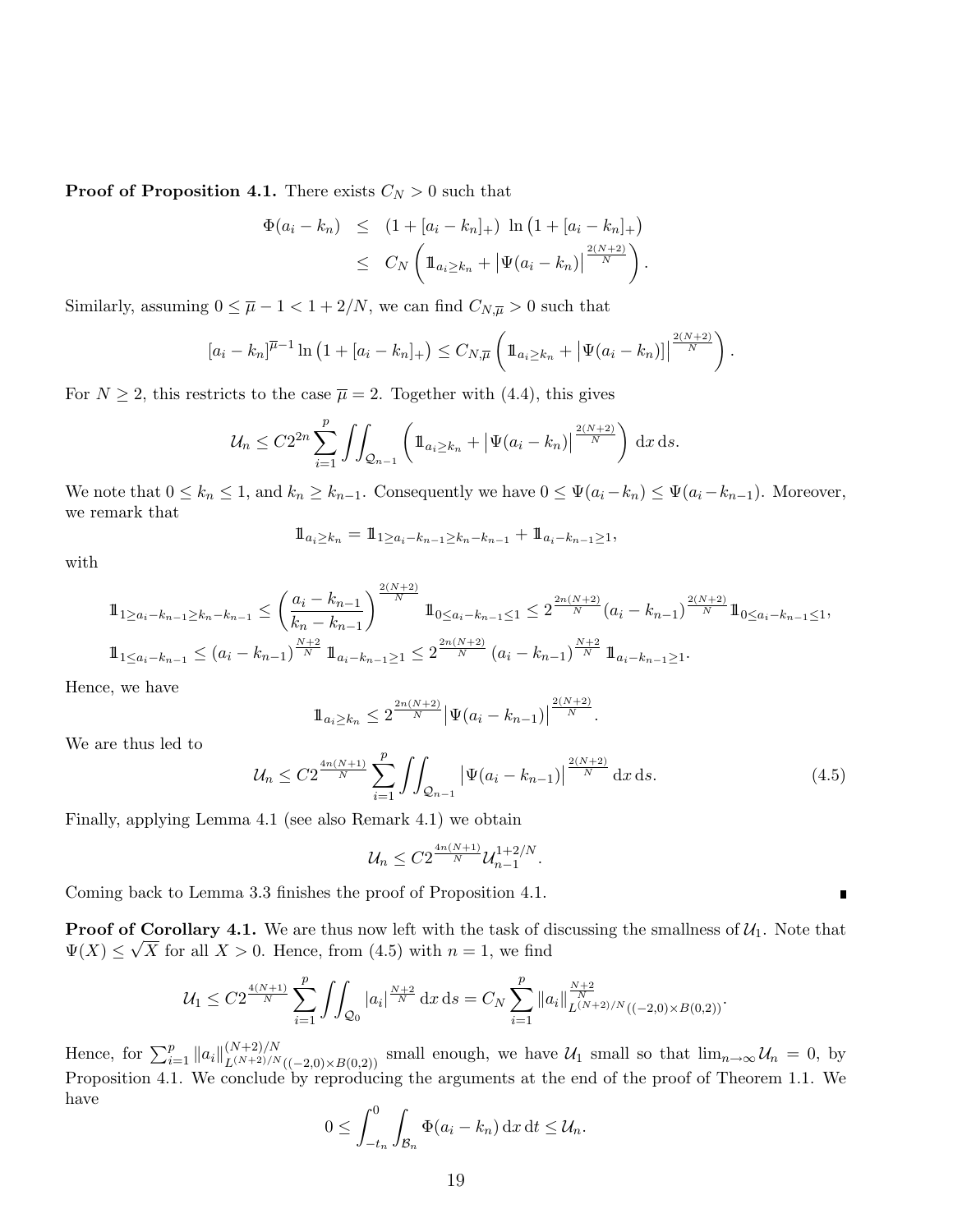Hence letting n go to  $\infty$  yields, by using the Fatou lemma,

$$
\lim_{n \to \infty} \int_{-t_n}^{0} \int_{\mathcal{B}_n} \Phi(a_i - k_n) \, dx \, dt = 0 = \int_{-1}^{0} \int_{B(0,1)} \Phi(a_i - 1) \, dx \, dt.
$$

It implies that  $0 \le a_i(t, x) \le 1$  holds a. e. on  $(-1, 0) \times B(0, 1)$ .

Now, these statements allow us to deduce some property of the solution of the original Cauchy problem. To this end, we go back to the scaling argument in Lemma 4.2. Indeed, we notice that

$$
\int_{-2}^{0} \int_{B(0,2)} |a_{\varepsilon}(\tau,x)|^{(N+2)/N} dx d\tau = \frac{1}{2} \varepsilon^{2(N+2)/N - (N+2)} \int_{t_0 - 2\varepsilon^2}^{t_0 + 2\varepsilon^2} \int_{|y - x_0| \le 2\varepsilon} |a(s,y)|^{(N+2)/N} dy ds
$$

holds (recall that we are dealing with the case  $\bar{\mu} = 2$  only). We deduce the following statement.

**Lemma 4.3** Let  $N \geq 3$  and  $\overline{\mu} = 2$ . Then there exists a universal constant  $\eta_* > 0$  such that for any a solution of (1.1), any  $t_0 > 0$ ,  $x_0 \in \Omega$  and  $0 < \varepsilon \ll 1$ , we have the following property. If:

$$
\sum_{i=1}^{p} \frac{1}{\varepsilon^{N+2}} \int_{t_0 - 2\varepsilon^2}^{t_0 + 2\varepsilon^2} \int_{|y - x_0| \le 2\varepsilon} |a(s, y)|^{(N+2)/N} dy ds \le \eta_\star \varepsilon^{-2(N+2)/N}
$$

then  $a_i$  satisfies  $0 \le a_i(t,x) \le 1/\varepsilon^2$  on  $|t-t_0| \le \varepsilon^2$ ,  $|x-x_0| \le \varepsilon$  and  $a_i$  is  $C^\infty$  on this set.

Notice that it is enough to show the boundedness of the  $a_i$ 's on the neighborhood of  $(t_0, x_0)$ . Then the full regularity on the (possibly smaller) neighborhood is obtained by induction, using classical theory of parabolic equations (see appendix).

We start by localizing: namely, we consider  $(0, T) \times B(0, R)$ ,  $0 < T, R < \infty$ . We set

$$
\mathcal{S} = \{(t, x) \in (0, T) \times B(0, R), u \text{ is not } C^{\infty} \text{ on a neighborhood of } (t, x)\}.
$$

We cover S by rectangles with step size  $\varepsilon^2$  in the time direction and  $\varepsilon$  in the space directions, centered at points  $(t, x) \in S$ . By the Vitali covering lemma (see [32], p. 9) there exists a countable family denoted  $\{C_j, j \in \mathbb{N}\}\$ , with  $C_j$  centered at  $(t_j, x_j) \in \mathcal{S}$ , made of such rectangles and such that

$$
C_j \cap C_\ell = \emptyset \quad \text{for } j \neq \ell, \qquad \text{and} \qquad \mathcal{S} \subset \bigcup_{j \in \mathbb{N}} \widetilde{C_j}
$$

where  $\widetilde{C}_j$  stands for the rectangle centered at  $(t_j, x_j)$  with step size  $2\varepsilon^2$  in the time direction and  $2\varepsilon$  in the space directions. Since  $(t_j, x_j)$  does not satisfy the conclusion of Lemma 4.3, we have

$$
\sum_{i=1}^p \frac{1}{\varepsilon^{N+2}} \iint_{\widetilde{C}_j} |a_i(s,y)|^{(N+2)/N} dy ds \ge \eta_\star \varepsilon^{-2(N+2)/N}.
$$

We introduce the function

$$
F_{\mathcal{S}}(t,x) = \sum_{j \in \mathbb{N}} \mathbb{1}_{\widetilde{C}_j}(t,x) \sum_{i=1}^p \frac{1}{\varepsilon^{N+2}} \iint_{\widetilde{C}_j} |a_i(s,y)|^{(N+2)/N} dy ds.
$$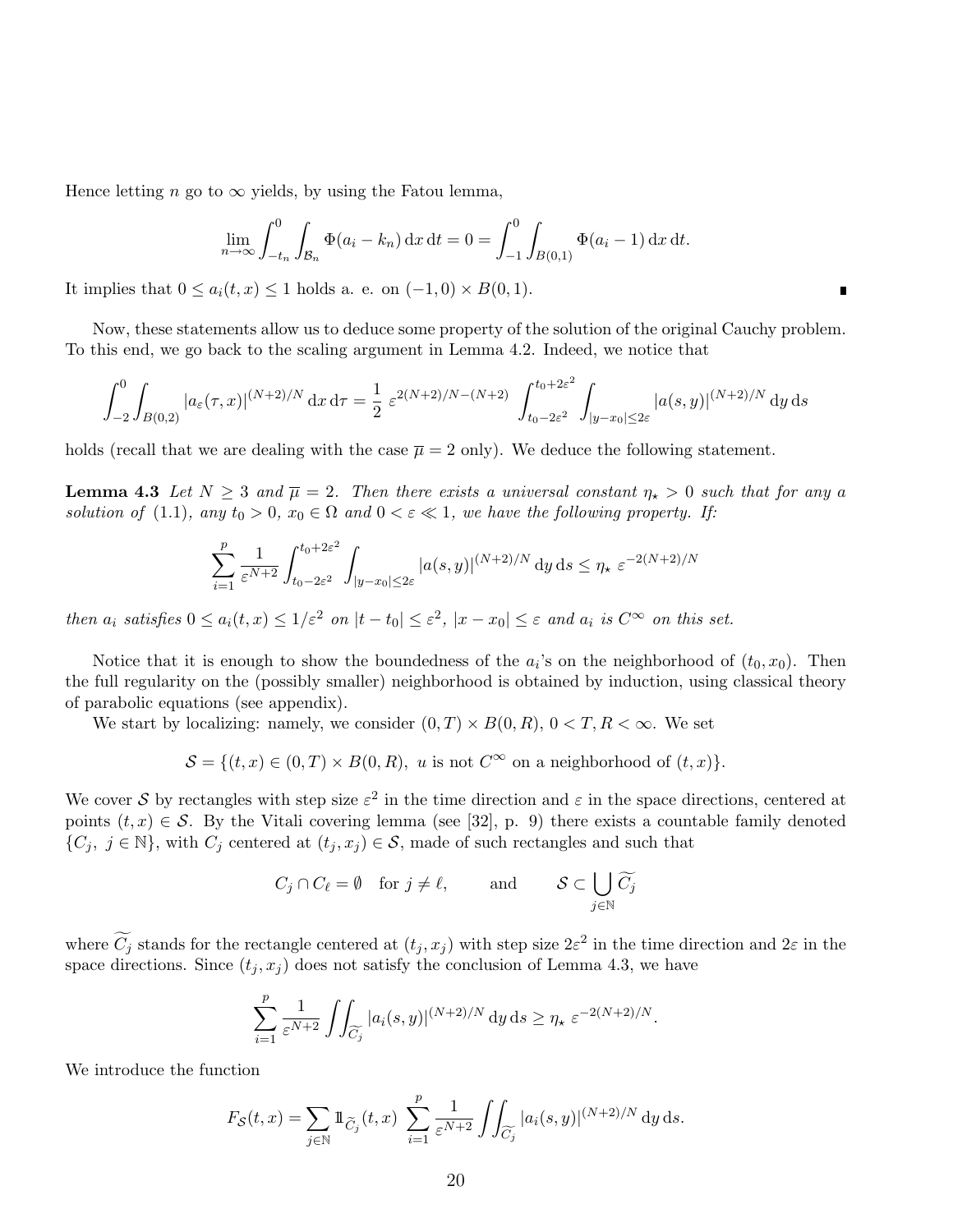Hence, denoting by  $\mathcal L$  the Lebesgue measure, we have the following estimate

$$
\mathcal{L}\Big(\bigcup_{j\in\mathbb{N}} C_j\Big) \leq \mathcal{L}\Big(\big\{(t,x)\in(0,T)\times B(0,R),\ F_{\mathcal{S}}(t,x)\geq \eta_\star/\varepsilon^{2(N+2)/N}\big\}\Big)
$$
  

$$
\leq \frac{\varepsilon^{2(N+2)/N}}{\eta_\star} \int_0^T \int_{\Omega} F_{\mathcal{S}}(t,x) dx dt
$$

as a consequence of the Tchebyschev inequality. It yields by direct evaluation

$$
\mathcal{L}\Big(\bigcup_{j\in\mathbb{N}}C_j\Big) \leq \frac{\varepsilon^{2(N+2)/N}}{\eta_\star}\sum_{i=1}^p\sum_{j\in\mathbb{N}}\left(\iint_{\widetilde{C}_j}|a_i|^{(N+2)/N}\,\mathrm{d}y\,\mathrm{d}s\times 2^{N+2}\,\frac{\int_0^T\int_\Omega1\!\!\!\!\!\!\mathrm{1}_{\widetilde{C}_j}(t,x)\,\mathrm{d}x\,\mathrm{d}t}{\mathcal{L}(\widetilde{C}_j)}\right)\\ = 2^{N+2}\,\frac{\varepsilon^{2(N+2)/N}}{\eta_\star}\sum_{i=1}^p\|a_i\|_{L^{(N+2)/N}((0,T)\times\Omega)}^{(N+2)/N}.
$$

Since the Lebesgue measure of the  $C_j$ 's is proportional to  $\varepsilon^{N+2}$ , we deduce that the cardinality of the covering is of order  $\mathcal{O}(\varepsilon^{2(N+2)/N-(N+2)} = \varepsilon^{-(N^2-4)/N})$ . Furthermore, the  $\widetilde{C}_j$ 's realize a covering of S with sets of diameter  $\varepsilon$ ; we conclude that the Hausdorff dimension of S is dominated by  $(N^2-4)/N$ .

**Remark 4.2** It is not obvious that we can improve this estimate, which is in the spirit of  $[29, 30]$  for the Navier-Stokes equations, up to a sharp result as in  $\mathcal{A}$ , 17. A difficulty is related to the fact that we are dealing with diffusion coefficients that depend on the component of the system, which prevents from using regularizations by a common heat kernel.

### A Appendix

In this appendix, we sketch the proofs of classical results on regularity and small time existence for quasi-linear parabolic systems. The first statements are concerned with the higher regularity of bounded solutions.

**Proposition A.1** Let  $T, r > 0$  and  $x_0 \in \mathbb{R}^N$ . Let u be a bounded solution on  $[0, T] \times B(x_0, r)$  of

$$
\partial_t u - \nabla \cdot (D \nabla u) = f(t, x, u, \nabla u).
$$

with a diffusion matrix D verifying for some  $\alpha > 0$ 

$$
D(t, x)\xi \cdot \xi \ge \alpha |\xi|^2,
$$

for any  $(t, x) \in [0, T] \times B(x_0, r)$  and  $\xi \in \mathbb{R}^N$ . The function f lies in  $C^{\infty}([0, T] \times \mathbb{R}^N \times \mathbb{R} \times \mathbb{R}^N)$  and verifies for any  $t \in [0,T], x \in B(x_0,r), |u| \leq M < \infty$  and  $p \in \mathbb{R}^N$ ,  $|f(t,x,u,p)| \leq C_{M,r}(1+|p|^2)$ . Assume in addition that  $D \in C^{k}([0, T] \times B(x_0, r))$  for an integer  $k \geq 1$ . Then for every  $0 < t < T$ , we have

$$
u \in L^{\infty}(t, T; C^{k}(B(x_0, r/2)).
$$

In particular, if  $D \in C^{\infty}([0, T] \times B(x_0, r))$ , then for every  $t > 0$  we have also  $u \in C^{\infty}([t, T] \times B(x_0, r/2))$ .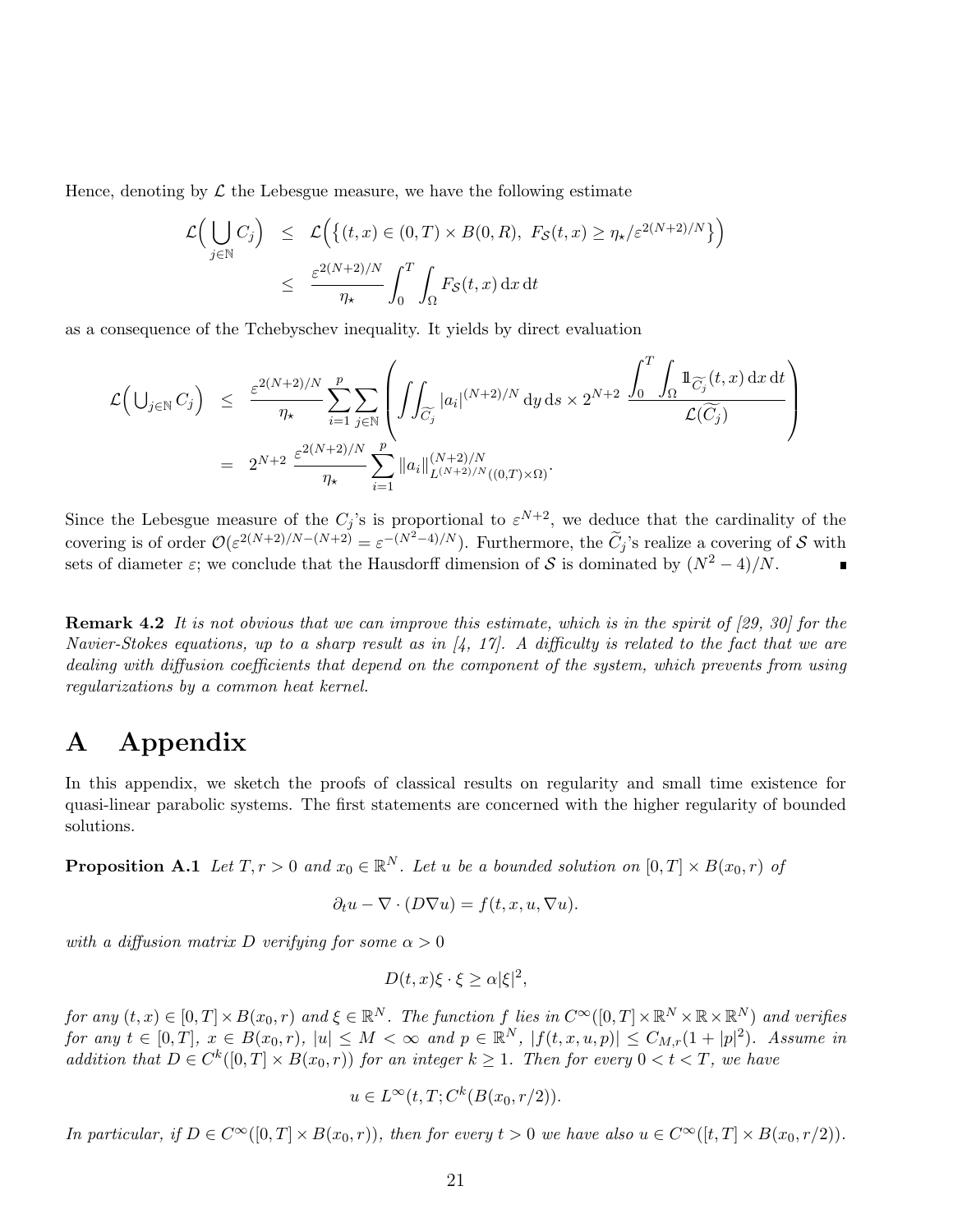This proposition proves Corollary 1.1 from Theorem 1.1 and Theorem 1.2. It is an easy application of the following result (see [16] Theorem 1.1 pp.  $419-420 \&$  Theorem 3.1, pp.  $437-438$ , and, considering systems, Lemma 6.2 p. 592).

**Theorem A.1** Let  $T > 0$  and  $\Omega$  be a bounded domain in  $\mathbb{R}^N$ . Let  $D \in C^1([0, T] \times \Omega)$  verify the coercivity condition: there exists  $\alpha > 0$  such that for any  $(t, x) \in [0, T] \times \Omega$  and  $\xi \in \mathbb{R}^N$ , we have

$$
D(t, x)\xi \cdot \xi \ge \alpha |\xi|^2.
$$

Let  $M > 0$ . Let  $f \in C^{\infty}([0,T] \times \Omega \times [-M,M] \times \mathbb{R}^N)$  be such that  $|f(t,x,u,p)| \leq C_M(1+|p|^2)$ . Consider a bounded weak solution  $u \in L^{\infty}([0,T] \times B)$ ,  $|u(t,x)| \leq M$ , to the quasi-linear equation

$$
\partial_t u - \nabla \cdot (D \nabla u) = f(t, x, u, \nabla u).
$$

Then, for any  $0 < t < T$  and any ball B strictly included in  $\Omega$ , u and  $\nabla u$  are continuous on  $[t, T] \times B$ with  $|\nabla u|$  bounded on  $[t, T] \times B$ . The bound depends only on t, the distance of B to  $\Omega$ , M, the constant  $C_M$ , the coercivity constant  $\alpha$ , and the Lipschitz norm of D.

The result of [16] is actually slightly more general (it includes Hölderian regularity of u and  $\nabla u$ ), but this statement is enough for our purpose.

Proof of Proposition A.1. Consider

$$
t_j = t(1 - 2^{-j}),
$$
  $r_j = \frac{r}{2}(1 + 2^{-j}).$ 

We show by induction for  $1 \leq j \leq k$  that  $u \in L^{\infty}(t_j, T; C^{j}(B(x_0, r_j)))$ . Theorem A.1 implies that  $u \in L^{\infty}(t_1,T;C^1(B(x_0,r_1))$ . Assume that the result holds for  $j \in \{1,...,k-1\}$ . Let  $\alpha$  be a multi-index in  $\mathbb{N}^N$  with length  $j+1$ . Then,  $v = \partial^\alpha u$  is solution to

$$
\partial_t v - \nabla \cdot (D \nabla v) = \tilde{f}(t, x, v, \nabla v)
$$

where the function  $\tilde{f}$  verifies the assumption of Theorem A.1, the associated constant  $C_M$  depending on  $t_j, r_j, ||u||_{L^{\infty}([t_i, T; C^j(B(x_0, r_i)))}, \alpha, \text{ and } ||D||_{C^{j+1}}.$  Applying Theorem A.1 again gives the estimate with  $j+1$ . When  $D \in C^{\infty}([0,T] \times B(x_0,r))$ , once it has been proved that  $\partial^{\alpha} u$  is continuous and belongs to

 $L^{\infty}((t,T) \times B(x_0, r/2))$  for any  $\alpha \in \mathbb{N}^N$ , we establish iteratively the regularity with respect to the time variable.

Next, for the sake of completeness, we give a proof of the existence of smooth and bounded solutions of (1.1) on a small enough time interval.

**Proposition A.2** Let  $a^0 \in [L^{\infty}(\Omega)]^p$  be such that  $a_i^0 \geq 0$  for all  $i \in \{1, ..., p\}$ . Then there exists  $T_0 > 0$ and  $a \in [L^{\infty}([0,T_0] \times \Omega)]^p$  solution to (1.1). Moreover this solution is unique, regular on  $[t,T_0] \times \Omega$  for any  $0 < t < T_0$  (as long as D is smooth) and verifies  $a_i(t,x) \geq 0$ .

**Proof.** Consider  $y(t)$  solution to the ODE

$$
\dot{y} = y^{\overline{\mu}}, \qquad y(0) = ||a^0||_{L^{\infty}}.
$$

Let  $0 < T_b < \infty$  be such that

$$
y(t) \le 2||a^0||_{L^{\infty}}, \qquad 0 \le t \le T_b.
$$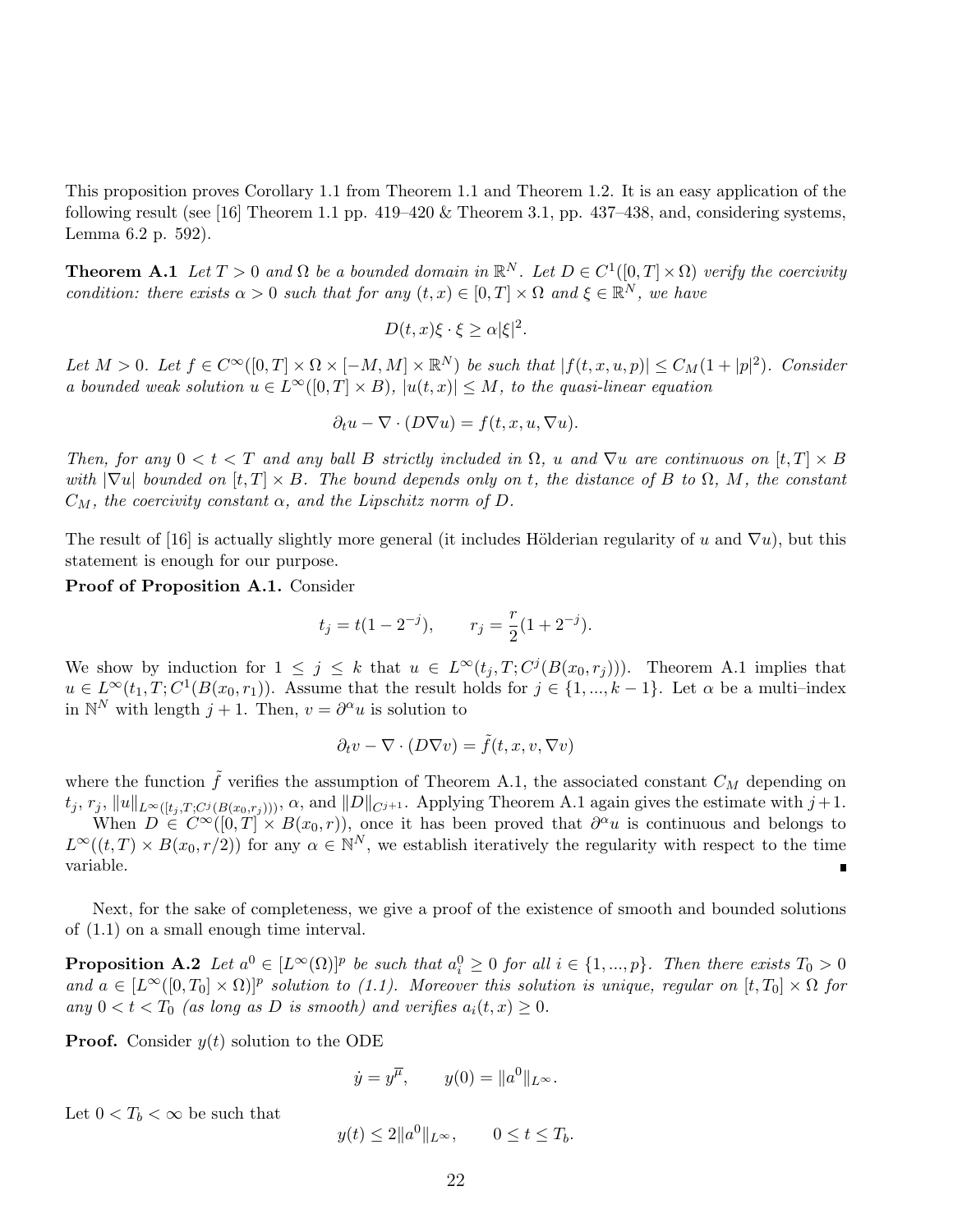Set  $a_i^{(0)}$  $i_0^{(0)}(t,x) = 0$ . We construct, by induction for  $j \ge 1$ , the solutions  $a^{(j)}$  on  $[0,T_b] \times \Omega$  to the following linear parabolic system

$$
\partial_t a_i^{(j)} - \nabla \cdot (D_i \nabla a_i^{(j)}) + L_i(a^{(j-1)}) a_i^{(j)} = G_i(a^{(j-1)}), \qquad i \in \{1, ..., p\},
$$
  

$$
a_i^{(j)}(0, x) = a_i^0(x),
$$

where  $L_i$  and  $G_i$  are defined as in (1.3). We show also that  $a^{(j)}$  is smooth and verifies

$$
0 \le a_i^{(j)}(t, x) \le y(t), \qquad (t, x) \in [0, T_b] \times \Omega,
$$
\n(A.1)

and for any  $0 \leq t < T_b$ ,  $j \geq 2$ 

$$
||a^{(j)}(t) - a^{(j-1)}(t)||_{L^{\infty}(\Omega)} \le 2p\overline{\mu}(2||a^0||_{L^{\infty}})^{\overline{\mu}-1}||a^{(j-1)} - a^{(j-2)}||_{L^{\infty}([0,T_b]\times\Omega)}.
$$
 (A.2)

Clearly, (A.1) holds for  $j = 1$  and  $j = 2$  and (A.2) holds for  $j = 2$ . Assume that we have constructed  $a^{(k)}$  for  $k \in \{1, ..., j\}$  and that  $(A.1), (A.2)$  hold for those functions. Note that, for j fixed, the system is decoupled (the definition of  $a_i^{(j)}$ )  $i_j^{(j)}$  does not depend on  $a_m^{(j)}$  for  $i \neq m$ ). The existence of a smooth solution  $a^{(j+1)}$  follows from the classical theory of linear parabolic equations. For i fixed, 0 is a subsolution to the equation satisfied by  $a_i^{j+1}$  $i^{j+1}$  and y is a supersolution. The maximum principle gives the bounds (A.1) for  $a^{(j+1)}$ . We remark that, for any  $i \in \{1, ..., p\}$ 

$$
|G_i(a^{(j)}) - G_i(a^{(j-1)})| \le 2\overline{\mu}[\sup(a^{(j)}, a^{(j-1)})]^{\overline{\mu}-1}|a^{(j)} - a^{(j-1)}|,
$$
  

$$
|L_i(a^{(j)}) - L_i(a^{(j-1)})| \le 2(\overline{\mu}-1)[\sup(a^{(j)}, a^{(j-1)})]^{\overline{\mu}-2}|a^{(j)} - a^{(j-1)}|.
$$

Moreover, we have

$$
\partial_t (a_i^{(j+1)} - a_i^{(j)}) - \nabla \cdot (D_i \nabla (a_i^{(j+1)} - a_i^{(j)})) = G_i(a^{(j)}) - G_i(a^{(j-1)}) - (L_i(a^{(j)})a^{(j+1)} - L_i(a^{(j-1)})a^{(j)}),
$$
  

$$
(a^{(j+1)} - a^{(j)})(0, x) = 0, \qquad x \in \Omega.
$$

By a comparison principle, we get  $(A.2)$  at the rank  $j + 1$ . Hence the induction hypotheses  $(A.1)$ ,  $(A.2)$ are satisfied for any  $j \geq 2$ . Consider  $T_0 = \inf(T_b, [4p\overline{\mu}(2\|a^0\|_{L^\infty})^{\overline{\mu}-1}]^{-1})$ . Let S be the operator defined from  $[L^{\infty}([0,T_0]\times\Omega)]^p$  to itself by  $\mathcal{S}(a^{(j)})=a^{(j+1)}$ . Then  $(A.2)$  ensures that S is a strict contraction. So, by the Banach fixed point theorem,  $a^{(j)}$  converges in  $L^{\infty}([0,T_0] \times \Omega)$  to a function a. Passing to the limit in the equation, we get that a is solution to (1.1). Uniform bounds on  $a_i^{(j)}$  $i^{(j)}$  gives that  $a_i$  is non-negative and uniformly bounded by  $2||a^0||_{L^{\infty}}$  on  $[0, T_0] \times \Omega$ . Finally, Proposition A.1 proves the regularity of a.

### References

- [1] J. M. Ball. On the asymptotic behavior of generalized processes, with applications to nonlinear evolution equations. J. Differential Equations, 27(2):224–265, 1978.
- [2] M. Bisi and L. Desvillettes. From reactive Boltzmann equations to reaction–diffusion systems. J. Stat. Phys., 124(2–4):881–912, 2006.
- [3] H. Brezis. Analyse fonctionnelle. Théorie et applications. Collection Mathématiques Appliquées pour la Maîtrise. Masson, Paris, 1983.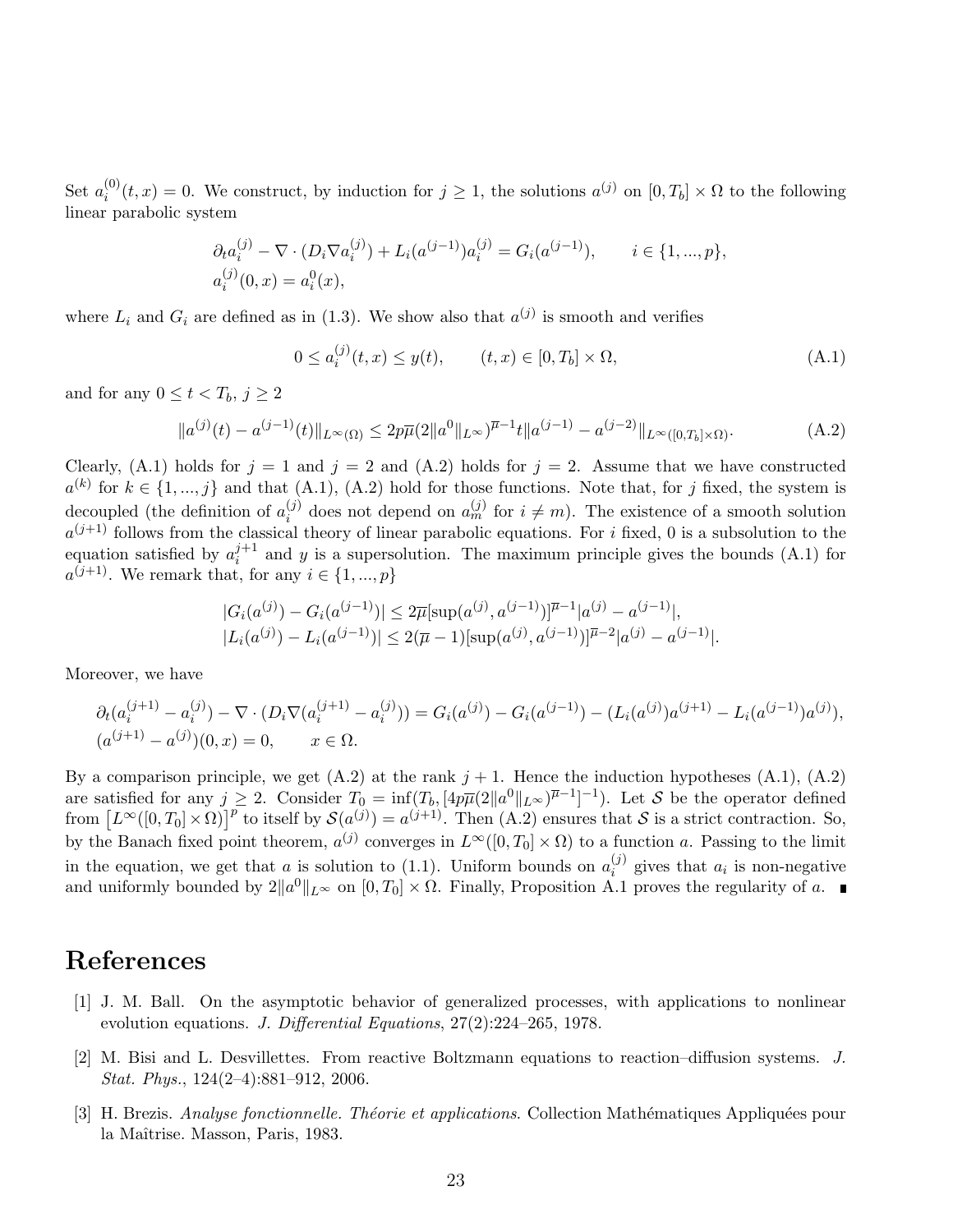- [4] L. Caffarelli, R. Kohn, and L. Nirenberg. Partial regularity of suitable weak solutions of the Navier-Stokes equations. Comm. Pure Appl. Math., 35(6):771–831, 1982.
- [5] L. Caffarelli and A. Vasseur. Drift diffusion equations with fractional diffusion and the quasigeostrophic equation. Annals of Math., to appear.
- [6] J.-F. Collet. Some modelling issues in the theory of fragmentation-coagulation systems. Commun. Math. Sci., 2(suppl. 1, F. Golse, T. Goudon, F. Lagoutière Eds.):35–54, 2004.
- [7] E. De Giorgi. Sulla differenziabilità e l'analiticità delle estremali degli integrali multipli regolari. Mem. Accad. Sci. Torino. Cl. Sci. Fis. Mat. Nat. (3), 3:25–43, 1957.
- [8] L. Desvillettes and K. Fellner. Exponential decay toward equilibrium via entropy methods for reactiondiffusion equations. J. Math. Anal. Appl., 319(1):157–176, 2006.
- [9] L. Desvillettes and K. Fellner. Entropy methods for reaction-diffusion equations: Slowly growing a-priori bounds. Rev. Mat. Iberoamericana, to appear.
- [10] L. Desvillettes, K. Fellner, M. Pierre, and J. Vovelle. About global existence for quadratic systems of reaction-diffusion. J. Advanced Nonlinear Studies, 7(3):491–511, 2007.
- [11] P. Erdi and J. Toth. *Mathematical models of chemical reactions*. Nonlinear Science: Theory and Applications. Manchester Univ. Press, 1989.
- [12] H. Federer. Geometric measure theory. Die Grundlehren der mathematischen Wissenschaften, Band 153. Springer-Verlag New York Inc., New York, 1969.
- [13] W. Feng. Coupled system of reaction–diffusion equations and applications in carrier facilitated diffusion. Nonlinear Anal., 17:285–311, 1991.
- [14] P. C. Fife. Mathematical aspects of reacting and diffusing systems, volume 28 of Lecture Notes in Biomath. Springer, Berlin, 1979.
- [15] Y. Giga and R. V. Kohn. Asymptotically self-similar blow-up of semilinear heat equations. Comm. Pure Appl. Math., 38(3):297–319, 1985.
- [16] O. A. Ladyzenskaia, V. A. Solonnikov, and N. N. Uralceva. Linear and quasi-linear equations of parabolic type, volume 23 of Transl. Math. Monographs. AMS, Providence, 1968.
- [17] F. Lin. A new proof of the Caffarelli–Kohn–Nirenberg theorem. Comm. Pure and Appl. Math., 51:241–257, 1998.
- [18] A. Mellet and A. Vasseur.  $L^p$  estimates for quantities advected by a compressible flow. J. Math Anal. Appl., to appear.
- [19] J. Morgan. Global existence for semilinear parabolic systems. SIAM J. Math. Anal., 20(5):1128–1144, 1989.
- [20] J. Morgan. Global existence for semilinear parabolic systems via Lyapunov type methods. In Nonlinear semigroups, partial differential equations and attractors (Washington, DC, 1987), volume 1394 of Lecture Notes in Math., pages 117–121. Springer, Berlin, 1989.